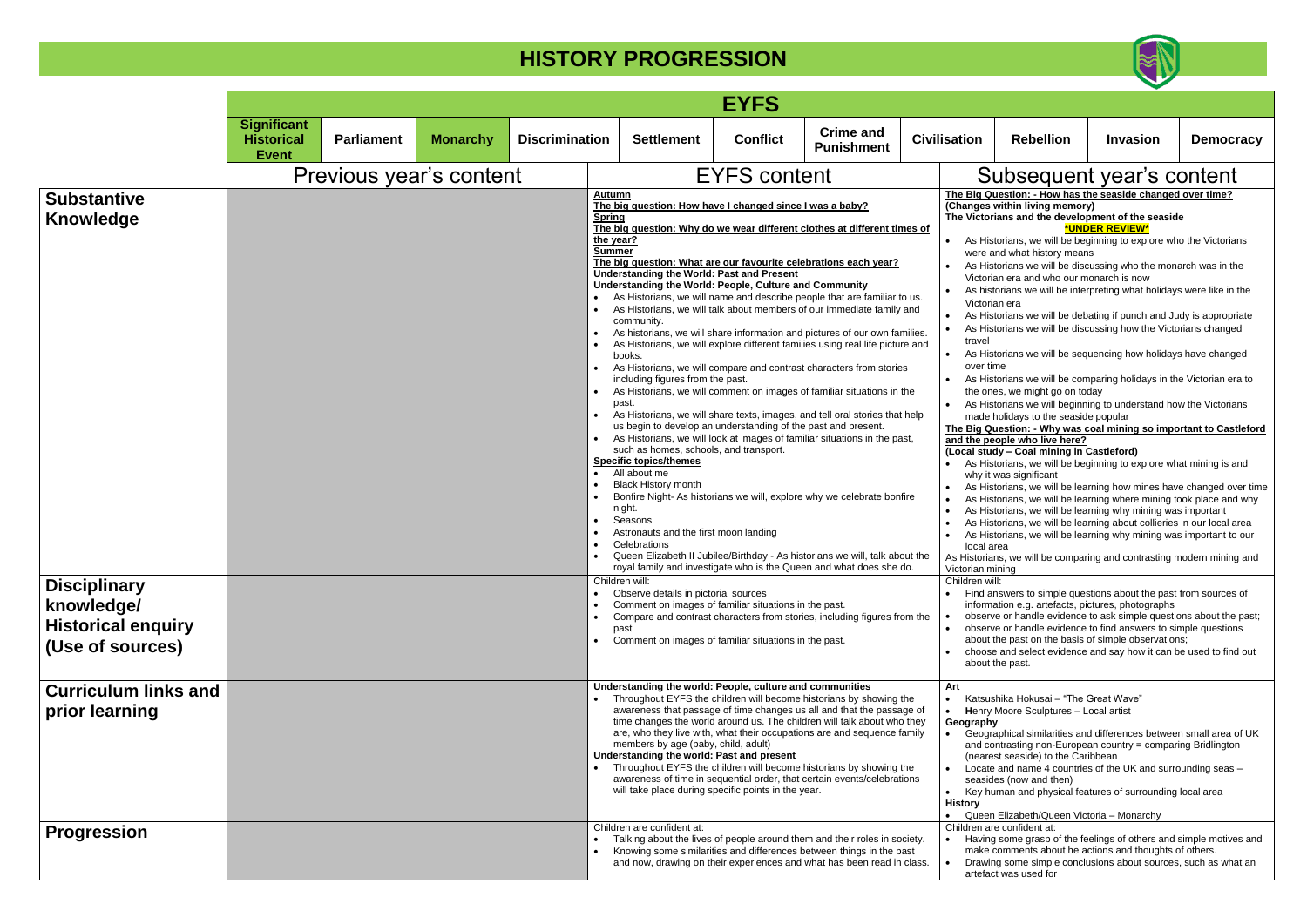|  | Understanding the past through settings, characters and events | Reco   |
|--|----------------------------------------------------------------|--------|
|  | encountered in books read in class and storytelling.           | then/r |
|  | Telling and retell a story of events                           | Reco   |
|  | Sequencing three or four events of a story                     | and c  |
|  | Producing a simple family tree                                 |        |
|  | Observing details in pictorial sources                         |        |
|  | Distinguishing photographs from pictures                       |        |
|  |                                                                |        |

• Recognising similarities and differences such as here/there, then/now involving situations, people and events • Recognising changes that have happened to their local area/families and compare the differences

|                                        |                                                                                                                                                                                                                                                                                                                                                                                                                                                                                                                                                                                                                                                                                                                                                                                                                                                                                                                                                                                                                                                                                                                                                                                                                                                                                                                                                                                                                   |                                                                                                                                                    |                                                                                                                                                                                                                                                                                                                                                                                                                                                                                                                                                                                                                                                                                                                                                                                                                                                                                                                                                                                                                                                                                                                                                                                                                                                             |                                         |  |                                                                                                                                                                                                                                                                                                                                                                          | Year 1                                                                                                                                                                                                                                                                                                                                                                                                                                                                                                                                                                                                                                                                                                                                                                                                                                                                                                                                                                                                                                                                                                                                                                                                                                               |                                       |                     |             |                                                                                                                                                                                                                                                                                                                                                                                                                                                                                                                                                                                                                                                                                                                                                                                                                                                                                                                                                                                                                                                                                                                                   |                 |       |
|----------------------------------------|-------------------------------------------------------------------------------------------------------------------------------------------------------------------------------------------------------------------------------------------------------------------------------------------------------------------------------------------------------------------------------------------------------------------------------------------------------------------------------------------------------------------------------------------------------------------------------------------------------------------------------------------------------------------------------------------------------------------------------------------------------------------------------------------------------------------------------------------------------------------------------------------------------------------------------------------------------------------------------------------------------------------------------------------------------------------------------------------------------------------------------------------------------------------------------------------------------------------------------------------------------------------------------------------------------------------------------------------------------------------------------------------------------------------|----------------------------------------------------------------------------------------------------------------------------------------------------|-------------------------------------------------------------------------------------------------------------------------------------------------------------------------------------------------------------------------------------------------------------------------------------------------------------------------------------------------------------------------------------------------------------------------------------------------------------------------------------------------------------------------------------------------------------------------------------------------------------------------------------------------------------------------------------------------------------------------------------------------------------------------------------------------------------------------------------------------------------------------------------------------------------------------------------------------------------------------------------------------------------------------------------------------------------------------------------------------------------------------------------------------------------------------------------------------------------------------------------------------------------|-----------------------------------------|--|--------------------------------------------------------------------------------------------------------------------------------------------------------------------------------------------------------------------------------------------------------------------------------------------------------------------------------------------------------------------------|------------------------------------------------------------------------------------------------------------------------------------------------------------------------------------------------------------------------------------------------------------------------------------------------------------------------------------------------------------------------------------------------------------------------------------------------------------------------------------------------------------------------------------------------------------------------------------------------------------------------------------------------------------------------------------------------------------------------------------------------------------------------------------------------------------------------------------------------------------------------------------------------------------------------------------------------------------------------------------------------------------------------------------------------------------------------------------------------------------------------------------------------------------------------------------------------------------------------------------------------------|---------------------------------------|---------------------|-------------|-----------------------------------------------------------------------------------------------------------------------------------------------------------------------------------------------------------------------------------------------------------------------------------------------------------------------------------------------------------------------------------------------------------------------------------------------------------------------------------------------------------------------------------------------------------------------------------------------------------------------------------------------------------------------------------------------------------------------------------------------------------------------------------------------------------------------------------------------------------------------------------------------------------------------------------------------------------------------------------------------------------------------------------------------------------------------------------------------------------------------------------|-----------------|-------|
|                                        | <b>Significant</b><br><b>Historical</b><br><b>Event</b>                                                                                                                                                                                                                                                                                                                                                                                                                                                                                                                                                                                                                                                                                                                                                                                                                                                                                                                                                                                                                                                                                                                                                                                                                                                                                                                                                           | <b>Parliament</b>                                                                                                                                  | <b>Monarchy</b>                                                                                                                                                                                                                                                                                                                                                                                                                                                                                                                                                                                                                                                                                                                                                                                                                                                                                                                                                                                                                                                                                                                                                                                                                                             |                                         |  | <b>Settlement</b>                                                                                                                                                                                                                                                                                                                                                        | <b>Conflict</b>                                                                                                                                                                                                                                                                                                                                                                                                                                                                                                                                                                                                                                                                                                                                                                                                                                                                                                                                                                                                                                                                                                                                                                                                                                      | <b>Crime and</b><br><b>Punishment</b> | <b>Civilisation</b> |             | <b>Rebellion</b>                                                                                                                                                                                                                                                                                                                                                                                                                                                                                                                                                                                                                                                                                                                                                                                                                                                                                                                                                                                                                                                                                                                  | <b>Invasion</b> | Democ |
| <b>Substantive</b><br><b>Knowledge</b> | <b>Discrimination</b><br>Previous year's content<br>Autumn<br>The big question: How have I changed since I was a baby?<br><b>Spring</b><br>The big question: Why do we wear different clothes at different times of<br>the year?<br><b>Summer</b><br>The big question: What are our favourite celebrations each year?<br><b>Understanding the World: Past and Present</b><br>Understanding the World: People, Culture and Community<br>As Historians, we will name and describe people that are familiar to us.<br>As Historians, we will talk about members of our immediate family and<br>community.<br>As historians, we will share information and pictures of our own families.<br>As Historians, we will explore different families using real life picture and<br>books.<br>As Historians, we will compare and contrast characters from stories<br>including figures from the past.<br>As Historians, we will comment on images of familiar situations in the past.<br>As Historians, we will share texts, images, and tell oral stories that help us<br>begin to develop an understanding of the past and present.<br>As Historians, we will look at images of familiar situations in the past, such<br>as homes, schools, and transport.<br><b>Specific topics/themes</b><br>All about me<br><b>Black History month</b><br>Bonfire Night- As historians we will, explore why we celebrate bonfire night. | $\bullet$                                                                                                                                          | The Big Question: - Why was coal mining so important to Castleford<br>and the people who live here?<br>(Local study - Coal mining in Castleford)<br>As Historians, we will be beginning to explore what mining is and why it<br>was significant<br>As Historians, we will be learning how mines have changed over time<br>As Historians, we will be learning where mining took place and why<br>As Historians, we will be learning why mining was important<br>As Historians, we will be learning about collieries in our local area<br>As Historians, we will be learning why mining was important to our local<br>area<br>As Historians, we will be comparing and contrasting modern mining and<br>Victorian mining<br>The Big Question: - How has the seaside changed over time?<br>(Changes within living memory)<br>The Victorians and the development of the seaside<br>As Historians, we will be beginning to explore who the Victorians were<br>and what history means<br>As Historians we will be discussing who the monarch was in the Victorian<br>era and who our monarch is now<br>As historians we will be interpreting what holidays were like in the<br>Victorian era<br>As Historians we will be debating if punch and Judy is appropriate | Year 1 content<br><b>*UNDER REVIEW*</b> |  |                                                                                                                                                                                                                                                                                                                                                                          | Subsequent year's content<br>The Big Question: - Why did London burn so quickly and why<br>it happened since?<br>(Events beyond living history/Significant historical event)<br>The Great Fire of London/ Guy Fawkes<br>• As Historians we are learning to create a timeline of significant<br>events<br>As Historians we are learning to ask questions about a signific<br>individual (Samuel Pepys)<br>As Historians we are learning to question why houses were<br>flammable in 1666<br>As Historians we are learning to explore what life was like afte<br><b>Great Fire</b><br>As Historians we are learning to use clues and questions to ex<br>significant event<br>As Historians we are learning about events that led to the<br>Gunpowder plot<br>As Historians we are learning to investigate if Guy Fawkes wa<br><b>up</b><br>As Historians we are learning to explore what happened on the<br>of 5 <sup>th</sup> November 1605<br>The Big Question: - How was travel developed throughout his<br>(Achievements of mankind/Significant events in history)<br>Trains - George Stephenson; Water - Titanic/ Ellan Macarther<br>Air - Amelia Earhart; Space- Neil Armstrong<br>As Historians we are learning to investigate what happened to |                                       |                     |             |                                                                                                                                                                                                                                                                                                                                                                                                                                                                                                                                                                                                                                                                                                                                                                                                                                                                                                                                                                                                                                                                                                                                   |                 |       |
|                                        | Seasons<br>Astronauts and the first moon landing<br>Celebrations                                                                                                                                                                                                                                                                                                                                                                                                                                                                                                                                                                                                                                                                                                                                                                                                                                                                                                                                                                                                                                                                                                                                                                                                                                                                                                                                                  | Queen Elizabeth II Jubilee/Birthday - As historians we will, talk about the royal<br>family and investigate who is the Queen and what does she do. |                                                                                                                                                                                                                                                                                                                                                                                                                                                                                                                                                                                                                                                                                                                                                                                                                                                                                                                                                                                                                                                                                                                                                                                                                                                             |                                         |  | As Historians we will be discussing how the Victorians changed travel<br>As Historians we will be sequencing how holidays have changed over<br>time<br>As Historians we will be comparing holidays in the Victorian era to the<br>ones, we might go on today<br>As Historians we will beginning to understand how the Victorians made<br>holidays to the seaside popular |                                                                                                                                                                                                                                                                                                                                                                                                                                                                                                                                                                                                                                                                                                                                                                                                                                                                                                                                                                                                                                                                                                                                                                                                                                                      |                                       |                     | was (space) | Amelia Earhart (air)<br>As Historians we are learning to understand why Amy Johnsor<br>a significant individual (air)<br>As Historians we are learning to understand who The Wright<br>Brothers were (air)<br>As Historians we are learning to understand what the Space R<br>As Historians we are learning to explore why Tim Peake is a<br>significant individual (space)<br>As Historians we are learning to understand what happened to<br>Titanic (water)<br>As Historians we are learning to explore how influential Ellan<br>Macarther is (water)<br>As Historians we are learning to understand what George<br>Stephenson did for rail travel (land)<br>The Big Question: - How have woman shown bravery in the pa<br>(Lives of significant individuals of the past)<br>Boudica, Florence Nightingale, Marie Currie<br>• As Historians we are learning to use chronological order to fine<br>when the Celtic period started and ended<br>As Historians we are learning to explore how Boudicca rebelle<br>against the Roman Army<br>As Historians we are learning to identify where and how the R<br>Army invaded Britain |                 |       |



| <b>Crime and</b><br><b>Punishment</b>                                                                                |                                                                                                                                                                 | <b>Civilisation</b>                                                 | <b>Rebellion</b>                                                                                                                                                                                                                                                                                                                         | <b>Invasion</b> | <b>Democracy</b> |  |  |
|----------------------------------------------------------------------------------------------------------------------|-----------------------------------------------------------------------------------------------------------------------------------------------------------------|---------------------------------------------------------------------|------------------------------------------------------------------------------------------------------------------------------------------------------------------------------------------------------------------------------------------------------------------------------------------------------------------------------------------|-----------------|------------------|--|--|
| :nt                                                                                                                  |                                                                                                                                                                 |                                                                     | Subsequent year's content                                                                                                                                                                                                                                                                                                                |                 |                  |  |  |
| portant to Castleford                                                                                                |                                                                                                                                                                 |                                                                     | The Big Question: - Why did London burn so quickly and why hasn't                                                                                                                                                                                                                                                                        |                 |                  |  |  |
| what mining is and why it<br>ave changed over time<br>g took place and why<br>was important<br>ies in our local area |                                                                                                                                                                 | it happened since?<br>$\bullet$<br>events<br>$\bullet$<br>$\bullet$ | (Events beyond living history/Significant historical event)<br>The Great Fire of London/ Guy Fawkes<br>As Historians we are learning to create a timeline of significant<br>As Historians we are learning to ask questions about a significant<br>individual (Samuel Pepys)<br>As Historians we are learning to question why houses were |                 |                  |  |  |
| was important to our local<br>g modern mining and                                                                    |                                                                                                                                                                 | $\bullet$<br><b>Great Fire</b>                                      | flammable in 1666<br>As Historians we are learning to explore what life was like after The                                                                                                                                                                                                                                               |                 |                  |  |  |
| ed over time?                                                                                                        |                                                                                                                                                                 | $\bullet$<br>$\bullet$                                              | As Historians we are learning to use clues and questions to explore a<br>significant event<br>As Historians we are learning about events that led to the                                                                                                                                                                                 |                 |                  |  |  |
| side                                                                                                                 |                                                                                                                                                                 | $\bullet$                                                           | Gunpowder plot<br>As Historians we are learning to investigate if Guy Fawkes was set                                                                                                                                                                                                                                                     |                 |                  |  |  |
| who the Victorians were                                                                                              |                                                                                                                                                                 | up<br>$\bullet$                                                     | As Historians we are learning to explore what happened on the night                                                                                                                                                                                                                                                                      |                 |                  |  |  |
| onarch was in the Victorian                                                                                          | of 5 <sup>th</sup> November 1605<br>The Big Question: - How was travel developed throughout history?<br>(Achievements of mankind/Significant events in history) |                                                                     |                                                                                                                                                                                                                                                                                                                                          |                 |                  |  |  |
| lays were like in the                                                                                                |                                                                                                                                                                 |                                                                     | Trains - George Stephenson; Water - Titanic/ Ellan Macarther;<br>Air - Amelia Earhart; Space- Neil Armstrong                                                                                                                                                                                                                             |                 |                  |  |  |
| Judy is appropriate                                                                                                  |                                                                                                                                                                 | $\bullet$                                                           | As Historians we are learning to investigate what happened to                                                                                                                                                                                                                                                                            |                 |                  |  |  |
| ictorians changed travel                                                                                             |                                                                                                                                                                 |                                                                     | Amelia Earhart (air)                                                                                                                                                                                                                                                                                                                     |                 |                  |  |  |
| lays have changed over                                                                                               |                                                                                                                                                                 | $\bullet$                                                           | As Historians we are learning to understand why Amy Johnson was<br>a significant individual (air)                                                                                                                                                                                                                                        |                 |                  |  |  |
| the Victorian era to the                                                                                             |                                                                                                                                                                 | $\bullet$                                                           | As Historians we are learning to understand who The Wright<br>Brothers were (air)                                                                                                                                                                                                                                                        |                 |                  |  |  |
| how the Victorians made                                                                                              |                                                                                                                                                                 | $\bullet$<br>was (space)<br>$\bullet$                               | As Historians we are learning to understand what the Space Race<br>As Historians we are learning to explore why Tim Peake is a<br>significant individual (space)                                                                                                                                                                         |                 |                  |  |  |
|                                                                                                                      |                                                                                                                                                                 | $\bullet$                                                           | As Historians we are learning to understand what happened to The<br>Titanic (water)                                                                                                                                                                                                                                                      |                 |                  |  |  |
|                                                                                                                      |                                                                                                                                                                 | $\bullet$<br>$\bullet$                                              | As Historians we are learning to explore how influential Ellan<br>Macarther is (water)<br>As Historians we are learning to understand what George                                                                                                                                                                                        |                 |                  |  |  |
|                                                                                                                      |                                                                                                                                                                 |                                                                     | Stephenson did for rail travel (land)<br>The Big Question: - How have woman shown bravery in the past?                                                                                                                                                                                                                                   |                 |                  |  |  |
|                                                                                                                      |                                                                                                                                                                 |                                                                     | (Lives of significant individuals of the past)                                                                                                                                                                                                                                                                                           |                 |                  |  |  |
|                                                                                                                      |                                                                                                                                                                 | $\bullet$                                                           | Boudica, Florence Nightingale, Marie Currie<br>As Historians we are learning to use chronological order to find out<br>when the Celtic period started and ended                                                                                                                                                                          |                 |                  |  |  |
|                                                                                                                      |                                                                                                                                                                 | $\bullet$                                                           | As Historians we are learning to explore how Boudicca rebelled<br>against the Roman Army                                                                                                                                                                                                                                                 |                 |                  |  |  |
|                                                                                                                      |                                                                                                                                                                 | $\bullet$                                                           | As Historians we are learning to identify where and how the Roman<br>Army invaded Britain                                                                                                                                                                                                                                                |                 |                  |  |  |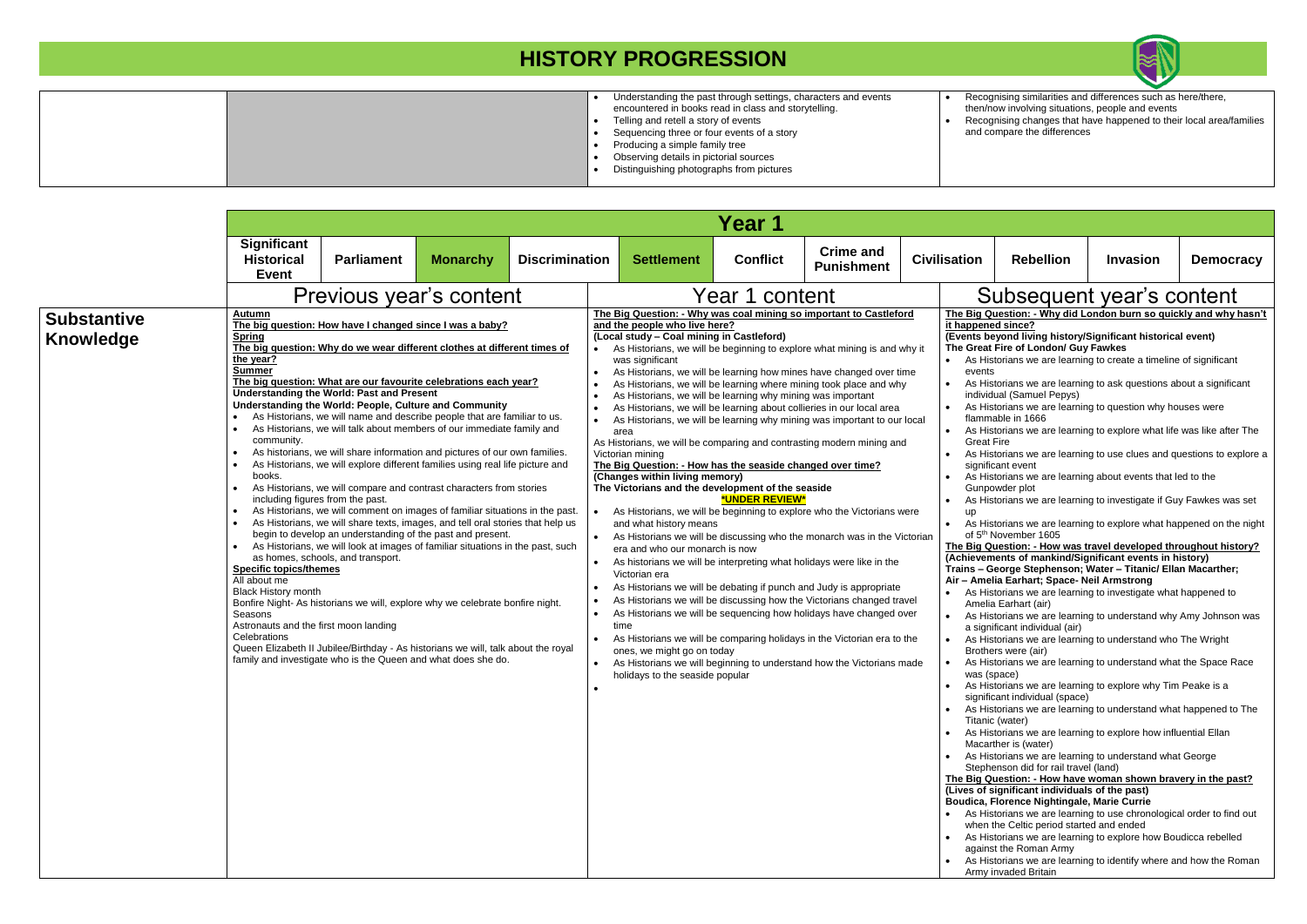|                                                        |                                                                                                                                                                                                                                                                                                                                                                                                                                                                                                                                                                                                                            |                                                                                                                                                                                                                                                                                                                                                                                                                                                                                                                                 | As His<br>$\bullet$<br>throug<br>As His<br>Nighti<br>As His<br>$\bullet$<br>Currie<br>As His<br>peopl<br>As His<br>Parks<br>As His                                                              |
|--------------------------------------------------------|----------------------------------------------------------------------------------------------------------------------------------------------------------------------------------------------------------------------------------------------------------------------------------------------------------------------------------------------------------------------------------------------------------------------------------------------------------------------------------------------------------------------------------------------------------------------------------------------------------------------------|---------------------------------------------------------------------------------------------------------------------------------------------------------------------------------------------------------------------------------------------------------------------------------------------------------------------------------------------------------------------------------------------------------------------------------------------------------------------------------------------------------------------------------|-------------------------------------------------------------------------------------------------------------------------------------------------------------------------------------------------|
| <b>Disciplinary</b><br>knowledge/Historical<br>enquiry | Children will:<br>Observe details in pictorial sources<br>Comment on images of familiar situations in the past.<br>Compare and contrast characters from stories, including figures from the<br>$\bullet$<br>past<br>Comment on images of familiar situations in the past.                                                                                                                                                                                                                                                                                                                                                  | Children will:<br>Find answers to simple questions about the past from sources of<br>information e.g. artefacts, pictures, photographs<br>observe or handle evidence to ask simple questions about the past;<br>observe or handle evidence to find answers to simple questions about<br>the past on the basis of simple observations;<br>choose and select evidence and say how it can be used to find out about<br>the past.                                                                                                   | Children w<br>Use a<br>about<br>obser<br>$\bullet$<br>obser<br>about<br>choos<br>$\bullet$<br>about                                                                                             |
| <b>Curriculum links and</b><br>prior learning          | Art<br>Katsushika Hokusai - "The Great Wave"<br>Henry Moore Sculptures - Local artist<br>$\bullet$<br>Geography<br>Geographical similarities and differences between small area of UK and<br>contrasting non-European country = comparing Bridlington (nearest<br>seaside) to the Caribbean<br>Locate and name 4 countries of the UK and surrounding seas - seasides<br>(now and then)<br>Key human and physical features of surrounding local area<br><b>History</b><br>Queen Elizabeth/Queen Victoria - Monarchy                                                                                                         | Art<br>Katsushika Hokusai - "The Great Wave"<br>$\bullet$<br>Henry Moore Sculptures - Local artist<br>Geography<br>Geographical similarities and differences between small area of UK and<br>contrasting non-European country = comparing Bridlington (nearest<br>seaside) to the Caribbean<br>Locate and name 4 countries of the UK and surrounding seas - seasides<br>(now and then)<br>Key human and physical features of surrounding local area<br><b>History</b><br>Queen Elizabeth/Queen Victoria - Monarchy<br>$\bullet$ | Art<br>Sir Ch<br>$\bullet$<br>Londo<br>Geography<br>Create<br>$\bullet$<br>and af<br>Name<br>$\bullet$<br>Simila<br>Comp<br>sightir<br>Locati<br>travel:<br>History<br>$\bullet$ G<br>London Pa |
| <b>Progression</b>                                     | Children are confident at:<br>Talking about the lives of people around them and their roles in society.<br>Knowing some similarities and differences between things in the past and<br>$\bullet$<br>now, drawing on their experiences and what has been read in class.<br>Understanding the past through settings, characters and events<br>encountered in books read in class and storytelling<br>Telling and retell a story of events<br>Sequencing three or four events of a story<br>Producing a simple family tree<br>$\bullet$<br>Observing details in pictorial sources<br>Distinguishing photographs from pictures | Children are confident at:<br>Having some grasp of the feelings of others and simple motives and<br>make comments about the actions and thoughts of others.<br>Draw some simple conclusions about sources, such as what an artefact<br>was used for<br>Recognising similarities and differences such as here/there, then/now<br>involving situations, people and events<br>Recognising changes that have happened to their local area/families and<br>compare the differences                                                   | Children a<br>Devel<br>and m<br><b>Askin</b><br>$\bullet$<br>Using<br>sourc<br>Devel<br>Using                                                                                                   |

| <b>Crime and</b><br><b>Punishment</b> |  | <b>Civilisation</b>                                                                                                | <b>Rebellion</b>                                              | <b>Invasion</b>       | <b>Democracy</b> |  |  |  |
|---------------------------------------|--|--------------------------------------------------------------------------------------------------------------------|---------------------------------------------------------------|-----------------------|------------------|--|--|--|
| nt.                                   |  | Subsequent year's content                                                                                          |                                                               |                       |                  |  |  |  |
| uickly and why hasn't it              |  |                                                                                                                    | The Big Question: - How do the lives of Victorian children in |                       |                  |  |  |  |
| 'ical event)                          |  | Castleford differ from ours?<br>(Local Study – History of coal mining)<br>Victorian children to modern day mining. |                                                               |                       |                  |  |  |  |
| line of significant events            |  |                                                                                                                    |                                                               | <b>*UNDER REVIEW*</b> |                  |  |  |  |
| s about a significant                 |  | <u> The Big Question: - Stone Age Vs Iron Age – When would you prefer to</u><br>live?                              |                                                               |                       |                  |  |  |  |
| houses were flammable in              |  | (British History)<br>Changes in Britain from the Stone Age to the Iron Age                                         |                                                               |                       |                  |  |  |  |
| life was like after The               |  | As Historians, we will explain why the Stone Age and Iron Age were<br>٠<br>important.                              |                                                               |                       |                  |  |  |  |

|                                        | <b>Year 2</b>                                               |                                                                                                                                                                                                                                                                                                                                                                                                                 |                 |                       |                                                                                                                                                                                  |                 |                                                                                                                                                                                                                                                                                                                                                                           |  |                                                 |                                                                                                                                                                                                                                                                                                                                                                                 |                           |              |  |  |
|----------------------------------------|-------------------------------------------------------------|-----------------------------------------------------------------------------------------------------------------------------------------------------------------------------------------------------------------------------------------------------------------------------------------------------------------------------------------------------------------------------------------------------------------|-----------------|-----------------------|----------------------------------------------------------------------------------------------------------------------------------------------------------------------------------|-----------------|---------------------------------------------------------------------------------------------------------------------------------------------------------------------------------------------------------------------------------------------------------------------------------------------------------------------------------------------------------------------------|--|-------------------------------------------------|---------------------------------------------------------------------------------------------------------------------------------------------------------------------------------------------------------------------------------------------------------------------------------------------------------------------------------------------------------------------------------|---------------------------|--------------|--|--|
|                                        | <b>Significant</b><br><b>Historical</b><br><b>Event</b>     | <b>Parliament</b>                                                                                                                                                                                                                                                                                                                                                                                               | <b>Monarchy</b> | <b>Discrimination</b> | <b>Settlement</b>                                                                                                                                                                | <b>Conflict</b> | <b>Crime and</b><br><b>Punishment</b>                                                                                                                                                                                                                                                                                                                                     |  | <b>Civilisation</b>                             | <b>Rebellion</b>                                                                                                                                                                                                                                                                                                                                                                | <b>Invasion</b>           | <b>Democ</b> |  |  |
|                                        |                                                             | Previous year's content                                                                                                                                                                                                                                                                                                                                                                                         |                 |                       |                                                                                                                                                                                  | Year 2 content  |                                                                                                                                                                                                                                                                                                                                                                           |  |                                                 |                                                                                                                                                                                                                                                                                                                                                                                 | Subsequent year's content |              |  |  |
| <b>Substantive</b><br><b>Knowledge</b> | (Changes within living memory)<br>what history means<br>era | The Big Question: - How has the seaside changed over time?<br>The Victorians and the development of the seaside<br>*UNDER REVIEW*<br>As Historians, we will be beginning to explore who the Victorians were and<br>As Historians we will be discussing who the monarch was in the Victorian<br>era and who our monarch is now<br>As historians we will be interpreting what holidays were like in the Victorian |                 |                       | happened since?<br>(Events beyond living history/Significant historical event)<br>The Great Fire of London/ Guy Fawkes<br>individual (Samuel Pepys)<br>1666<br><b>Great Fire</b> |                 | The Big Question: - Why did London burn so quickly and why hasn't it<br>As Historians we are learning to create a timeline of significant events<br>As Historians we are learning to ask questions about a significant<br>As Historians we are learning to question why houses were flammable in<br>As Historians we are learning to explore what life was like after The |  | <u>live?</u><br>(British History)<br>important. | The Big Question: - How do the lives of Victorian children in<br>Castleford differ from ours?<br>(Local Study – History of coal mining)<br>Victorian children to modern day mining.<br>The Big Question: - Stone Age Vs Iron Age - When would you pre<br>Changes in Britain from the Stone Age to the Iron Age<br>As Historians, we will explain why the Stone Age and Iron Age | *UNDER REVIEW*            |              |  |  |



- istorians we are learning to identify different brave women igh history
- istorians we are learning to explore the life of Florence tingale
- istorians we are learning to investigate how influential Marie e was as a scientist
- istorians we are learning to explore how Grace Darling helped le
- istorians we are learning to investigate how significant Rosa s was through history
- **EXECT THE TIME OF THE TIME OF A HISTORIAN STATES IN A HISTORIAN WAS AND**  $\overline{\mathsf{will}}$ :
- a source observe or handle sources to answer questions t the past on the basis of simple observations.
- rve or handle evidence to ask simple questions about the past; rve or handle evidence to find answers to simple questions t the past on the basis of simple observations;
- se and select evidence and say how it can be used to find out t the past.
- hristopher Wren (St. Paul's Cathedral) Sculpture and Form lon Architecture after the GFof L

- e simple maps and construct basic symbols for keys (of London before  $fter fire$ )
- e and locate the 7 continents and 5 oceans Amelia Earhart
- larities and differences UK and non European country –
- pare the London of today to Lae, Papa New Guinea (last ing of Amelia Earhart)
- tion of hot and cold places in relation to equator/Poles (A.E ls)
- George Stephenson Victorian Era links to year1 arliament
- are confident at:
- loping a grasp of the feelings, thoughts and motives of others make comments about them
- ng as well as answer simple historical questions
- find referencing skills to find information in topic books or from .<br>ces
- loping questions from sources used
- time words when verbally explaining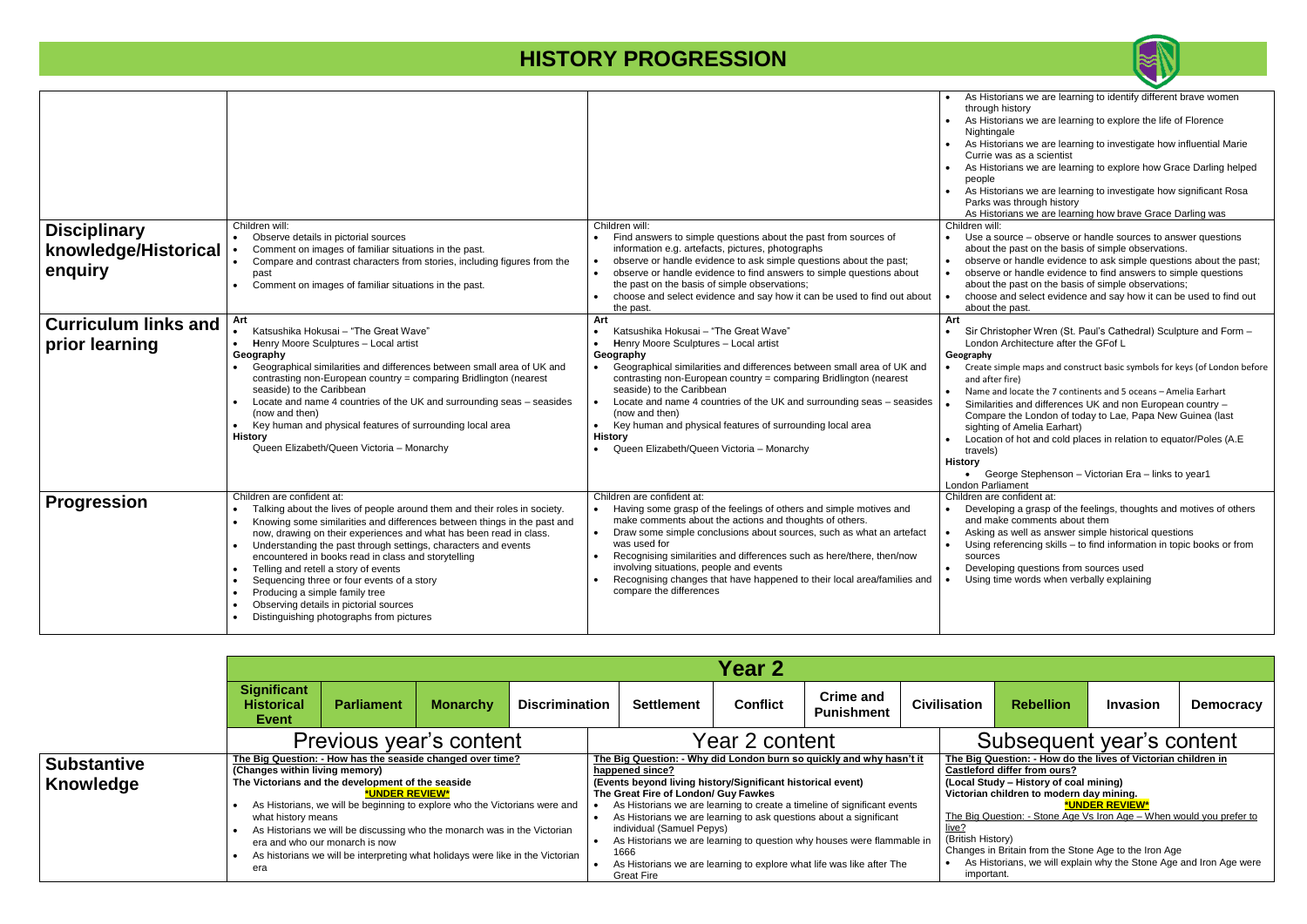|                             | As Historians we will be debating if punch and Judy is appropriate<br>$\bullet$                                                                                            | As Historians we are learning to use clues and questions to explore a<br>significant event                                          | As His<br>$\bullet$<br>using   |
|-----------------------------|----------------------------------------------------------------------------------------------------------------------------------------------------------------------------|-------------------------------------------------------------------------------------------------------------------------------------|--------------------------------|
|                             | As Historians we will be discussing how the Victorians changed travel<br>$\bullet$<br>As Historians we will be sequencing how holidays have changed over time<br>$\bullet$ | As Historians we are learning about events that led to the Gunpowder                                                                | As His<br>$\bullet$            |
|                             | As Historians we will be comparing holidays in the Victorian era to the                                                                                                    | plot                                                                                                                                | the St                         |
|                             | ones, we might go on today                                                                                                                                                 | As Historians we are learning to investigate if Guy Fawkes was set up                                                               | As His<br>$\bullet$            |
|                             | As Historians we will beginning to understand how the Victorians made                                                                                                      | As Historians we are learning to explore what happened on the night of                                                              | and th                         |
|                             | holidays to the seaside popular                                                                                                                                            | 5 <sup>th</sup> November 1605<br>The Big Question: - How was travel developed throughout history?                                   | As His<br>Age ir               |
|                             | The Big Question: - Why was coal mining so important to Castleford and                                                                                                     | (Achievements of mankind/Significant events in history)                                                                             | As His                         |
|                             | the people who live here?                                                                                                                                                  | Trains - George Stephenson; Water - Titanic/ Ellan Macarther;<br>Air                                                                | under                          |
|                             | (Local study - Coal mining in Castleford)<br>As Historians, we will be beginning to explore what mining is and why it                                                      | - Amelia Earhart; Space- Neil Armstrong                                                                                             | As His                         |
|                             | was significant                                                                                                                                                            | As Historians we are learning to investigate what happened to Amelia<br>Earhart (air)                                               | Stone                          |
|                             | As Historians, we will be learning how mines have changed over time<br>$\bullet$                                                                                           | As Historians we are learning to understand why Amy Johnson was a                                                                   | As His<br>As His               |
|                             | As Historians, we will be learning where mining took place and why<br>$\bullet$                                                                                            | significant individual (air)                                                                                                        | live in                        |
|                             | As Historians, we will be learning why mining was important<br>$\bullet$                                                                                                   | As Historians we are learning to understand who The Wright Brothers                                                                 | The Big Q                      |
|                             | As Historians, we will be learning about collieries in our local area<br>$\bullet$<br>As Historians, we will be learning why mining was important to our local             | were (air)                                                                                                                          | (World His                     |
|                             | area                                                                                                                                                                       | As Historians we are learning to understand what the Space Race was                                                                 | <b>Ancient G</b>               |
|                             | As Historians, we will be comparing and contrasting modern mining and                                                                                                      | (space)<br>As Historians we are learning to explore why Tim Peake is a significant                                                  | As Ge<br>UK an                 |
|                             | Victorian mining                                                                                                                                                           | individual (space)                                                                                                                  | As His                         |
|                             |                                                                                                                                                                            | As Historians we are learning to understand what happened to The                                                                    | using                          |
|                             |                                                                                                                                                                            | Titanic (water)                                                                                                                     | As His                         |
|                             |                                                                                                                                                                            | As Historians we are learning to explore how influential Ellan Macarther<br>is (water)                                              | in the<br>As His<br>$\bullet$  |
|                             |                                                                                                                                                                            | As Historians we are learning to understand what George Stephenson                                                                  | under                          |
|                             |                                                                                                                                                                            | did for rail travel (land)                                                                                                          | As His                         |
|                             |                                                                                                                                                                            | The Big Question: - How have woman shown bravery in the past?                                                                       | was lil                        |
|                             |                                                                                                                                                                            | (Lives of significant individuals of the past)<br>Boudica, Florence Nightingale, Marie Currie                                       | As His                         |
|                             |                                                                                                                                                                            | As Historians we are learning to use chronological order to find out when                                                           | indivic<br>As His              |
|                             |                                                                                                                                                                            | the Celtic period started and ended                                                                                                 | Greec                          |
|                             |                                                                                                                                                                            | As Historians we are learning to explore how Boudicca rebelled against                                                              | As His                         |
|                             |                                                                                                                                                                            | the Roman Army                                                                                                                      | moder                          |
|                             |                                                                                                                                                                            | As Historians we are learning to identify where and how the Roman Army<br>invaded Britain                                           | As His<br>and di               |
|                             |                                                                                                                                                                            | As Historians we are learning to identify different brave women through                                                             | archite                        |
|                             |                                                                                                                                                                            | history                                                                                                                             | As His                         |
|                             |                                                                                                                                                                            | As Historians we are learning to explore the life of Florence Nightingale                                                           | ruled.                         |
|                             |                                                                                                                                                                            | As Historians we are learning to investigate how influential Marie Currie<br>was as a scientist                                     | As His                         |
|                             |                                                                                                                                                                            | As Historians we are learning to explore how Grace Darling helped                                                                   | differe<br>As His<br>$\bullet$ |
|                             |                                                                                                                                                                            | people                                                                                                                              | chang                          |
|                             |                                                                                                                                                                            | As Historians we are learning to investigate how significant Rosa Parks                                                             | As His                         |
|                             |                                                                                                                                                                            | was through history                                                                                                                 | Ancier                         |
|                             | Children will:                                                                                                                                                             | As Historians we are learning how brave Grace Darling was<br>Use a source – observe or handle sources to answer questions about the | Children w                     |
| <b>Disciplinary</b>         | Find answers to simple questions about the past from sources of                                                                                                            | past on the basis of simple observations                                                                                            | Obser                          |
| knowledge/Historical        | information e.g. artefacts, pictures, photographs                                                                                                                          | observe or handle evidence to ask simple questions about the past;                                                                  | Select                         |
|                             | observe or handle evidence to ask simple questions about the past;                                                                                                         | observe or handle evidence to find answers to simple questions about                                                                | Begin                          |
| enquiry                     | observe or handle evidence to find answers to simple questions about the<br>past on the basis of simple observations;                                                      | the past on the basis of simple observations;<br>choose and select evidence and say how it can be used to find out about            | use a                          |
| (Use of sources)            | choose and select evidence and say how it can be used to find out about                                                                                                    | the past.                                                                                                                           | past;<br>constr                |
|                             | the past.                                                                                                                                                                  |                                                                                                                                     | in the                         |
|                             |                                                                                                                                                                            |                                                                                                                                     | histori                        |
|                             |                                                                                                                                                                            |                                                                                                                                     | gather                         |
|                             |                                                                                                                                                                            |                                                                                                                                     | picture<br>regula              |
|                             |                                                                                                                                                                            |                                                                                                                                     | answe                          |
|                             |                                                                                                                                                                            |                                                                                                                                     | begin<br>$\bullet$             |
| <b>Curriculum links and</b> | Art                                                                                                                                                                        | Art                                                                                                                                 | Art                            |
|                             | Katsushika Hokusai - "The Great Wave"                                                                                                                                      | Sir Christopher Wren (St. Paul's Cathedral) Sculpture and Form -<br>London Architecture after the GFof L                            | Tom N<br>$\bullet$             |
| prior learning              | Henry Moore Sculptures - Local artist<br>$\bullet$<br>Geography                                                                                                            | Geography                                                                                                                           | compa<br>Sculpt                |
|                             | Geographical similarities and differences between small area of UK and                                                                                                     | Create simple maps and construct basic symbols for keys (of London before and                                                       | Desig                          |
|                             | contrasting non-European country = comparing Bridlington (nearest                                                                                                          | after fire)                                                                                                                         | Drawi                          |
|                             | seaside) to the Caribbean                                                                                                                                                  | Name and locate the 7 continents and 5 oceans - Amelia Earhart                                                                      | obser                          |



- storians, we will order historical events in chronological order a timeline.
- storians, we will identify the foods that hunter gatherers ate in tone Age.
- storians, we will compare important tools from the Stone Age he Iron Age.
- storians, we will explain the significance of Stone Age and Iron nventions.
- storians, we will explain the importance of Skara Brae in rstanding the Stone Age.
- storians, we will make comparisons between settlements in the Age and Iron Age and discuss which we prefer.
- storians, we will enquire about Stonehenge.
- storians, we will decide which period of time we would rather (Debate 2 weeks).

#### **The Big Question: - What legacy did the Ancient Greeks leave us? (Story/Ancient Civilisations) Ancient Greece**

- eographers, we will compare geographical features within the nd Ancient Greece.
- storians, we will order historical events in chronological order a timeline.
- storians, we will identify similarities and differences between life city states Athens and Sparta.
- storians, we will infer information from a range of artefacts to rstand what life was like in Ancient Greece.
- storians, we will identify important buildings to infer what life ike in Ancient Greece.
- istorians, we will discuss the achievements of a significant dual – Alexander the Great.
- storians, we will infer what school life was like in Ancient ce and make comparisons to now.
- storians, we will identify the influence of the Greek language on ern English.
- storians, we will use a range of sources to compare similarities lifferences between Ancient Greece and contemporary tecture.
- istorians, we will explain how city states in Ancient Greece were
- storians, we will identify how Democracy in Ancient Greece is ent from that in the UK today.
- storians, we will discover how the Olympic games have ged over time.
- storians, we will identify the most important legacy of the **Ant Greeks.**

#### $\overline{\mathsf{d}\mathsf{l}}$ :

- rve small details artefacts, pictures
- and record information relevant to the study
- to use the library and internet for research
- range of primary and secondary sources to find out about the
- ruct informed responses about one aspect of life or a key event past through careful selection and organisation of relevant  $i$ cal information;
- r more detail from sources such as maps to build up a clearer e of the past:
- erly address and sometimes devise own questions to find ers about the past;
- to undertake their own research.
- McGuiness coal miner and artist (work based on coal mining) ared to David Hockney – painting and colour
- ture and Form Charles Lewis Tiffany Jewellery (Jewellery ner V stone age jewellery)
- ing, Line & Tone To explore historical and social culture by ving preserved cave art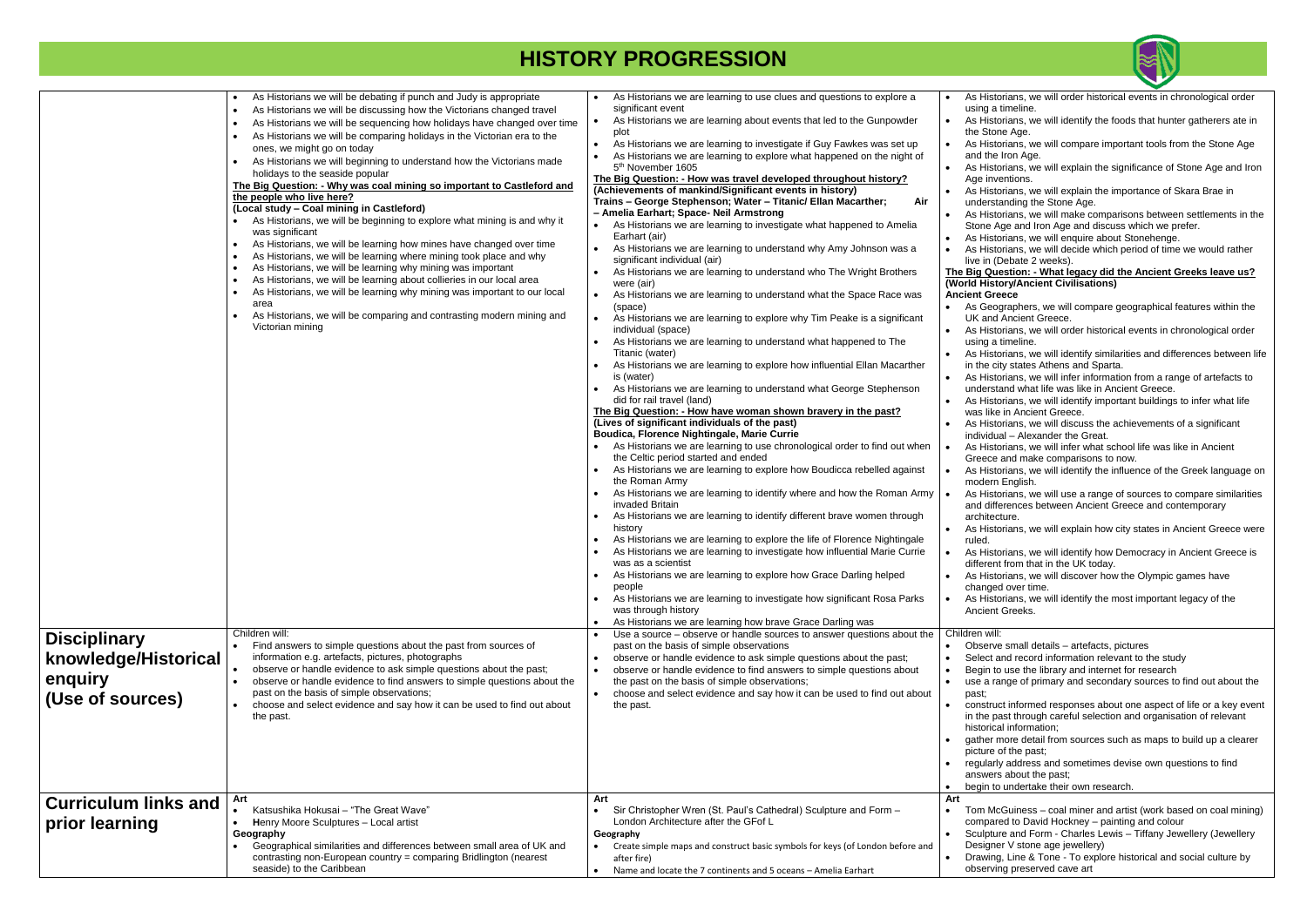Altamira Cave – Spain, Lascaux Cave – France les and Printing – Shoji Hamand = Ancient Creek Pottery **Geography**

arities and differences of human and physical geography of a n of the UK and North America – Mining in Castleford V mining  $x$ as = use of land, distribution of natural resources including av and trade links and economical activity

ement and land use in Iron age and iron age – natural urces, physical geography

arities and differences in UK and European – Ancient and ern Greece V UK

• Victorian Era – links to Year 1 • Coal mining in Castleford– links to year 1

are confident at:

Spotting broad differences in time such as then/now; efore/after

ing broad differences in place such as here/there and them/us erving quite small details in sources – written, pictorial and acts.

- ing some conclusions about sources.
- nguishing differences in sources such as between a picture and btograph.
- ering information from two or three sources
- ping the essentials of a whole story, including the significant .<br>ts and personalities

erstanding why somebody may have wanted to do something rstanding what may have happened as a result of an event or

encing five or six objects.

**Punishment Civilisation Rebellion Invasion Democracy** Ubsequent year's content **The Big Question: - How did the Romans conquer Britain and what mpact on natives? (British History) The Roman Empire and its impact on Britain \*UNDER REVIEW\* The Big Question: - Were the Romans the last people to invade (British History)** settlement by Scots, Anglo Saxons and Vikings Historian, I will compare life under Roman rule to life after an rule. Historian, I will analyse reasons why the Angles, Saxons, Jutes Friesians invaded Britain Historian, I will explain why Britain was divided in to Kingdoms istorians, we will discuss the relationships between Anglo-Saxon loms Historian, I will order and evaluate reasons why the Vikings ded Britain Historian, I will explain reasons why Danelaw was established ustify whether King Alfred was great Historian I will chronologically order events from the death of Alfred up to 1066 Historian, I will justify who the rightful heir to the throne of and was in 1066

> Historian, I will present information explaining who invaded n after the Romans left

|                    | Locate and name 4 countries of the UK and surrounding seas - seasides<br>(now and then)<br>Key human and physical features of surrounding local area<br><b>History</b><br>Queen Elizabeth/Queen Victoria - Monarchy                                                                                                                                                                                                                                                            | Similarities and differences UK and non European country - Compare<br>the London of today to Lae, Papa New Guinea (last sighting of Amelia<br>Earhart)<br>Location of hot and cold places in relation to equator/Poles (A.E travels)<br><b>History</b><br>George Stephenson - Victorian Era - links to year1<br>London Parliament                                      | Textile<br>Geograph<br>Simila<br>regior<br>in Tex<br>energ<br>Settle<br>resou<br>Simila<br>mode<br>History<br>$\vee$                           |
|--------------------|--------------------------------------------------------------------------------------------------------------------------------------------------------------------------------------------------------------------------------------------------------------------------------------------------------------------------------------------------------------------------------------------------------------------------------------------------------------------------------|------------------------------------------------------------------------------------------------------------------------------------------------------------------------------------------------------------------------------------------------------------------------------------------------------------------------------------------------------------------------|------------------------------------------------------------------------------------------------------------------------------------------------|
| <b>Progression</b> | Children are confident at:<br>Having some grasp of the feelings of others and simple motives<br>and make comments about the actions and thoughts of others.<br>Drawing some simple conclusions about sources, such as what an artefact<br>was used for<br>Recognising similarities and differences such as here/there, then/now<br>involving situations, people and events<br>Recognise changes that have happened to their local area/families<br>and compare the differences | Children are confident at:<br>Developing some grasp of the feelings, thoughts and motives of others<br>and make comments about them<br>Asking as well as answer simple historical questions<br>Using referencing skills – to find information in topic books or from<br>sources<br>Developing questions from sources used<br>Using time words when verbally explaining | Children a<br>.S<br>be<br>Spotti<br>Obse<br>artefa<br>Drawi<br>Distir<br>a pho<br>Gath<br>Grasp<br>event:<br>Under<br>Under<br>action<br>Seque |

|                                 |                                                                                                                                                                                                                                   |                                                                                                                                                                                                                                                                                                                                                                                                                                                                                                                                                                                                                                                                                                                                                                                                                                                                                                                                                                                                                                                                                                                                                                                                       |                 |                       |       |                                                                                                                                                                                                                                                                                                                                                                                                                                                                                                    | Year 3                |                                                                                                                                                                                                                                                                                                                                                                                                                                                                                                                                                                                                                                                                                               |  |                                                                                                                                                                                                                                                                                                      |  |
|---------------------------------|-----------------------------------------------------------------------------------------------------------------------------------------------------------------------------------------------------------------------------------|-------------------------------------------------------------------------------------------------------------------------------------------------------------------------------------------------------------------------------------------------------------------------------------------------------------------------------------------------------------------------------------------------------------------------------------------------------------------------------------------------------------------------------------------------------------------------------------------------------------------------------------------------------------------------------------------------------------------------------------------------------------------------------------------------------------------------------------------------------------------------------------------------------------------------------------------------------------------------------------------------------------------------------------------------------------------------------------------------------------------------------------------------------------------------------------------------------|-----------------|-----------------------|-------|----------------------------------------------------------------------------------------------------------------------------------------------------------------------------------------------------------------------------------------------------------------------------------------------------------------------------------------------------------------------------------------------------------------------------------------------------------------------------------------------------|-----------------------|-----------------------------------------------------------------------------------------------------------------------------------------------------------------------------------------------------------------------------------------------------------------------------------------------------------------------------------------------------------------------------------------------------------------------------------------------------------------------------------------------------------------------------------------------------------------------------------------------------------------------------------------------------------------------------------------------|--|------------------------------------------------------------------------------------------------------------------------------------------------------------------------------------------------------------------------------------------------------------------------------------------------------|--|
|                                 | <b>Significant</b><br><b>Historical</b><br><b>Event</b>                                                                                                                                                                           | <b>Parliament</b>                                                                                                                                                                                                                                                                                                                                                                                                                                                                                                                                                                                                                                                                                                                                                                                                                                                                                                                                                                                                                                                                                                                                                                                     | <b>Monarchy</b> | <b>Discrimination</b> |       | <b>Settlement</b>                                                                                                                                                                                                                                                                                                                                                                                                                                                                                  | <b>Conflict</b>       | <b>Crime and</b><br><b>Punishment</b>                                                                                                                                                                                                                                                                                                                                                                                                                                                                                                                                                                                                                                                         |  | <b>Civilisation</b>                                                                                                                                                                                                                                                                                  |  |
|                                 | Previous year's content                                                                                                                                                                                                           |                                                                                                                                                                                                                                                                                                                                                                                                                                                                                                                                                                                                                                                                                                                                                                                                                                                                                                                                                                                                                                                                                                                                                                                                       |                 |                       |       | Year 3 content                                                                                                                                                                                                                                                                                                                                                                                                                                                                                     |                       |                                                                                                                                                                                                                                                                                                                                                                                                                                                                                                                                                                                                                                                                                               |  |                                                                                                                                                                                                                                                                                                      |  |
| <b>Substantive</b><br>Knowledge | happened since?<br>$\bullet$<br>individual (Samuel Pepys)<br>1666<br>$\bullet$<br>Fire<br>$\bullet$<br>significant event<br>$\bullet$<br>$\bullet$<br>$\bullet$<br>November 1605<br>Earhart (air)<br>significant individual (air) | The Big Question: - Why did London burn so quickly and why hasn't it<br>(Events beyond living history/Significant historical event)<br>The Great Fire of London/ Guy Fawkes<br>As Historians we are learning to create a timeline of significant events<br>As Historians we are learning to ask questions about a significant<br>As Historians we are learning to question why houses were flammable in<br>As Historians we are learning to explore what life was like after The Great<br>As Historians we are learning to use clues and questions to explore a<br>As Historians we are learning about events that led to the Gunpowder plot<br>As Historians we are learning to investigate if Guy Fawkes was set up<br>As Historians we are learning to explore what happened on the night of 5 <sup>th</sup><br>The Big Question: - How was travel developed throughout history?<br>(Achievements of mankind/Significant events in history)<br>Trains - George Stephenson; Water - Titanic/ Ellan Macarther;<br>Amelia Earhart; Space- Neil Armstrong<br>As Historians we are learning to investigate what happened to Amelia<br>As Historians we are learning to understand why Amy Johnson was a |                 | $Air -$               | live? | differ from ours?<br>(Local Study - History of coal mining)<br>Victorian children to modern day mining.<br>(British History)<br>Changes in Britain from the Stone Age to the Iron Age<br>important.<br>a timeline.<br>Stone Age.<br>the Iron Age.<br>inventions.<br>As Historians, we will explain the importance of Skara Brae in<br>understanding the Stone Age.<br>Stone Age and Iron Age and discuss which we prefer.<br>As Historians, we will enquire about Stonehenge.<br>(Debate 2 weeks). | <b>*UNDER REVIEW*</b> | The Big Question: - How do the lives of Victorian children in Castleford<br>The Big Question: - Stone Age Vs Iron Age – When would you prefer to<br>As Historians, we will explain why the Stone Age and Iron Age were<br>As Historians, we will order historical events in chronological order using<br>As Historians, we will identify the foods that hunter gatherers ate in the<br>As Historians, we will compare important tools from the Stone Age and<br>As Historians, we will explain the significance of Stone Age and Iron Age<br>As Historians, we will make comparisons between settlements in the<br>As Historians, we will decide which period of time we would rather live in |  | The Big Q<br>was the ir<br>(British Hi<br><b>The Roma</b><br>The Big Q<br><b>Britain?</b><br>(British Hi<br><b>Britain's s</b><br>Asal<br>Roma<br>Asal<br>and F<br>As a F<br>As His<br>kingdo<br>Asal<br>invade<br>Asal<br>and ju<br>As a F<br>King $\mu$<br>Asal<br>Engla<br>Asal<br><b>Britair</b> |  |

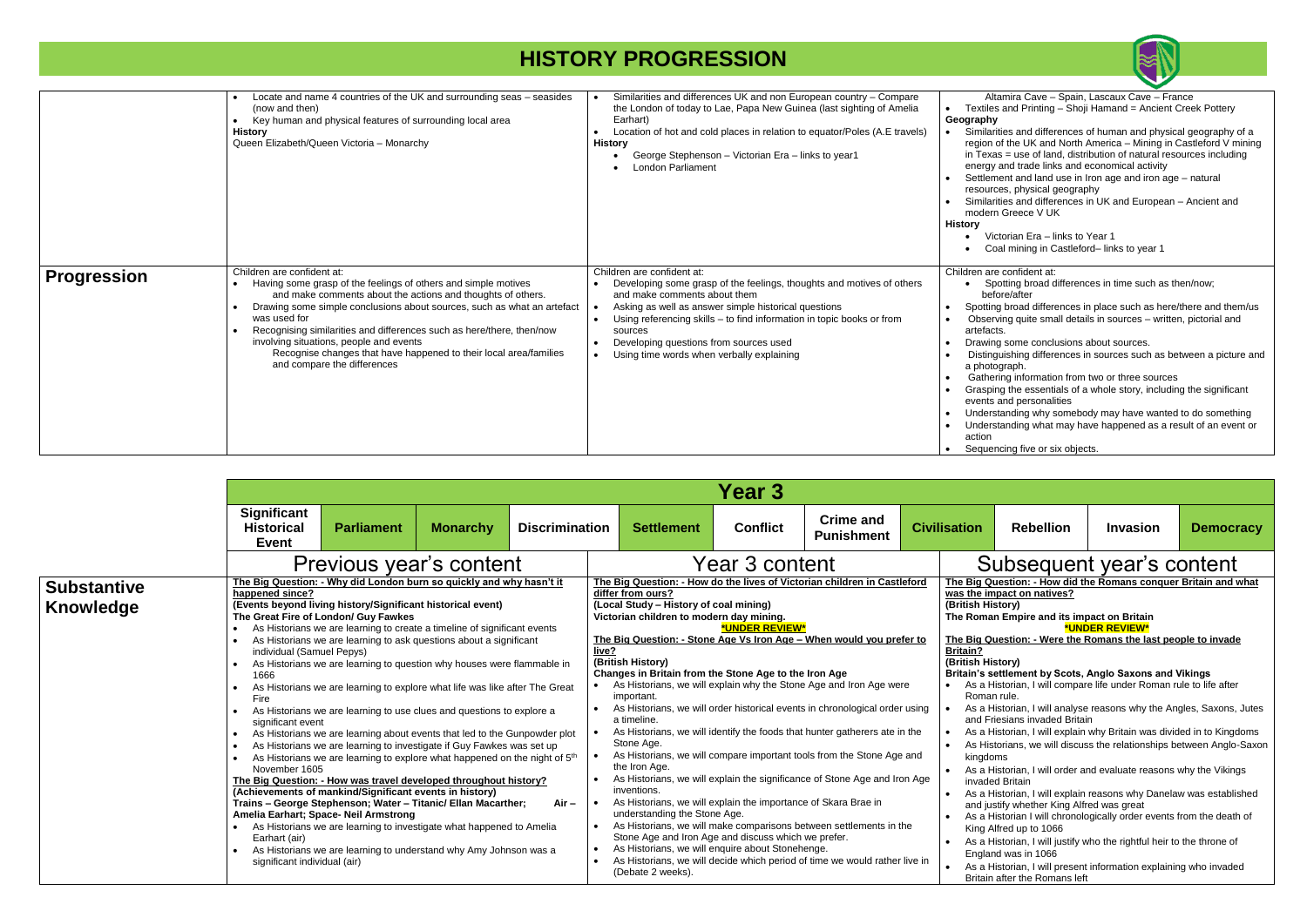ture - Antoni Gaudi, Hellenistic Art – Mosaics g, Patterns and Textiles – 4 major Nordic Art Style: Osebur, Borre, Vang, Mammen

ng and nutrition - Baking bread – Viking and Anglo-Saxon

•<br>Irities and differences between UK and European Region – UK ndinavia

y equator, Northern and Southern Hemispheres, Poles and the .<br>cance/differences

n Empire – Links to Year 2 Boudica (Brave Women of History) invasions of Britain (Vikings, Anglo Saxons and Scots) - links  $\alpha$  Romans in Year 4 term 1

|                                                        | As Historians we are learning to understand who The Wright Brothers were<br>(air)<br>As Historians we are learning to understand what the Space Race was<br>(space)<br>As Historians we are learning to explore why Tim Peake is a significant<br>individual (space)<br>As Historians we are learning to understand what happened to The Titanic<br>(water)<br>As Historians we are learning to explore how influential Ellan Macarther is<br>$\bullet$<br>(water)<br>As Historians we are learning to understand what George Stephenson did<br>for rail travel (land)<br>The Big Question: - How have woman shown bravery in the past?<br>(Lives of significant individuals of the past)<br>Boudica, Florence Nightingale, Marie Currie<br>As Historians we are learning to use chronological order to find out when<br>the Celtic period started and ended<br>As Historians we are learning to explore how Boudicca rebelled against the<br>Roman Army<br>As Historians we are learning to identify where and how the Roman Army<br>invaded Britain<br>As Historians we are learning to identify different brave women through<br>history<br>As Historians we are learning to explore the life of Florence Nightingale<br>As Historians we are learning to investigate how influential Marie Currie<br>was as a scientist<br>As Historians we are learning to explore how Grace Darling helped people<br>As Historians we are learning to investigate how significant Rosa Parks<br>was through history<br>As Historians we are learning how brave Grace Darling was | The Big Question: - What legacy did the Ancient Greeks leave us?<br>(World History/Ancient Civilisations)<br><b>Ancient Greece</b><br>As Geographers, we will compare geographical features within the<br>UK and Ancient Greece.<br>As Historians, we will order historical events in chronological order<br>using a timeline.<br>As Historians, we will identify similarities and differences between<br>$\bullet$<br>life in the city states Athens and Sparta.<br>As Historians, we will infer information from a range of artefacts to<br>understand what life was like in Ancient Greece.<br>As Historians, we will identify important buildings to infer what life<br>was like in Ancient Greece.<br>As Historians, we will discuss the achievements of a significant<br>individual - Alexander the Great.<br>As Historians, we will infer what school life was like in Ancient<br>Greece and make comparisons to now.<br>As Historians, we will identify the influence of the Greek language on<br>$\bullet$<br>modern English.<br>As Historians, we will use a range of sources to compare similarities<br>and differences between Ancient Greece and contemporary<br>architecture.<br>As Historians, we will explain how city states in Ancient Greece were<br>ruled.<br>As Historians, we will identify how Democracy in Ancient Greece is<br>different from that in the UK today.<br>As Historians, we will discover how the Olympic games have<br>$\bullet$<br>changed over time.<br>As Historians, we will identify the most important legacy of the<br>Ancient Greeks. |                                                                                                                                                                                 |
|--------------------------------------------------------|------------------------------------------------------------------------------------------------------------------------------------------------------------------------------------------------------------------------------------------------------------------------------------------------------------------------------------------------------------------------------------------------------------------------------------------------------------------------------------------------------------------------------------------------------------------------------------------------------------------------------------------------------------------------------------------------------------------------------------------------------------------------------------------------------------------------------------------------------------------------------------------------------------------------------------------------------------------------------------------------------------------------------------------------------------------------------------------------------------------------------------------------------------------------------------------------------------------------------------------------------------------------------------------------------------------------------------------------------------------------------------------------------------------------------------------------------------------------------------------------------------------------------------------------------------------------|--------------------------------------------------------------------------------------------------------------------------------------------------------------------------------------------------------------------------------------------------------------------------------------------------------------------------------------------------------------------------------------------------------------------------------------------------------------------------------------------------------------------------------------------------------------------------------------------------------------------------------------------------------------------------------------------------------------------------------------------------------------------------------------------------------------------------------------------------------------------------------------------------------------------------------------------------------------------------------------------------------------------------------------------------------------------------------------------------------------------------------------------------------------------------------------------------------------------------------------------------------------------------------------------------------------------------------------------------------------------------------------------------------------------------------------------------------------------------------------------------------------------------------------------------------------------------------------|---------------------------------------------------------------------------------------------------------------------------------------------------------------------------------|
| <b>Disciplinary</b><br>knowledge/Historical<br>enquiry | Children will:<br>Use a source - observe or handle sources to answer questions about the<br>past on the basis of simple observations.<br>observe or handle evidence to ask simple questions about the past;<br>observe or handle evidence to find answers to simple questions about the<br>past on the basis of simple observations;<br>choose and select evidence and say how it can be used to find out about<br>the past.                                                                                                                                                                                                                                                                                                                                                                                                                                                                                                                                                                                                                                                                                                                                                                                                                                                                                                                                                                                                                                                                                                                                           | Children will:<br>Observe small details - artefacts, pictures<br>Select and record information relevant to the study<br>$\bullet$<br>Begin to use the library and internet for research<br>$\bullet$<br>use a range of primary and secondary sources to find out about the past;<br>construct informed responses about one aspect of life or a key event in<br>the past through careful selection and organisation of relevant historical<br>information;<br>gather more detail from sources such as maps to build up a clearer<br>picture of the past;<br>regularly address and sometimes devise own questions to find answers<br>about the past;<br>begin to undertake their own research.                                                                                                                                                                                                                                                                                                                                                                                                                                                                                                                                                                                                                                                                                                                                                                                                                                                                                         | Children wil<br>Use ev<br>Choose<br>time pa<br>Ask a v<br>Use the<br>use a ra<br>past;<br>constru<br>in the p<br>historic<br>gather<br>picture<br>regular<br>answer<br>begin to |
| <b>Curriculum links and</b><br>prior learning          | Art<br>Sir Christopher Wren (St. Paul's Cathedral) Sculpture and Form - London<br>Architecture after the GFof L<br>Geography<br>Create simple maps and construct basic symbols for keys (of London before and<br>after fire)<br>Name and locate the 7 continents and 5 oceans - Amelia Earhart<br>Similarities and differences UK and non European country - Compare the<br>$\bullet$<br>London of today to Lae, Papa New Guinea (last sighting of Amelia Earhart)<br>Location of hot and cold places in relation to equator/Poles (A.E travels)<br>$\bullet$<br><b>History</b><br>George Stephenson - Victorian Era - links to year1<br><b>London Parliament</b>                                                                                                                                                                                                                                                                                                                                                                                                                                                                                                                                                                                                                                                                                                                                                                                                                                                                                                      | Art<br>Tom McGuiness – coal miner and artist (work based on coal mining)<br>compared to David Hockney - painting and colour<br>Sculpture and Form - Charles Lewis - Tiffany Jewellery (Jewellery<br>Designer V stone age jewellery)<br>Drawing, Line & Tone - To explore historical and social culture by<br>observing preserved cave art<br>Altamira Cave - Spain, Lascaux Cave - France<br>Textiles and Printing - Shoji Hamand = Ancient Creek Pottery<br>Geography<br>Similarities and differences of human and physical geography of a region<br>$\bullet$<br>of the UK and North America - Mining in Castleford V mining in Texas =<br>use of land, distribution of natural resources including energy and trade<br>links and economical activity<br>Settlement and land use in Iron age and iron age - natural resources,<br>physical geography<br>Similarities and differences in UK and European - Ancient and modern<br>Greece V UK                                                                                                                                                                                                                                                                                                                                                                                                                                                                                                                                                                                                                                        | Art<br>Sculptu<br>Printing<br>Os<br>DT<br>Cookin<br>Geography<br>Similari<br>V Scan<br>Identify<br>significa<br><b>History</b><br>Roman<br>Other in<br>back to                  |



vidence to build up a picture of a past event

se relevant material to present a picture of one aspect of life in ast

variety of questions

e library and internet for research

range of primary and secondary sources to find out about the

uct informed responses about one aspect of life or a key event past through careful selection and organisation of relevant ical information:

r more detail from sources such as maps to build up a clearer bithe past;

arly address and sometimes devise own questions to find  $\overline{\mathbf{r}}$  about the past;

to undertake their own research.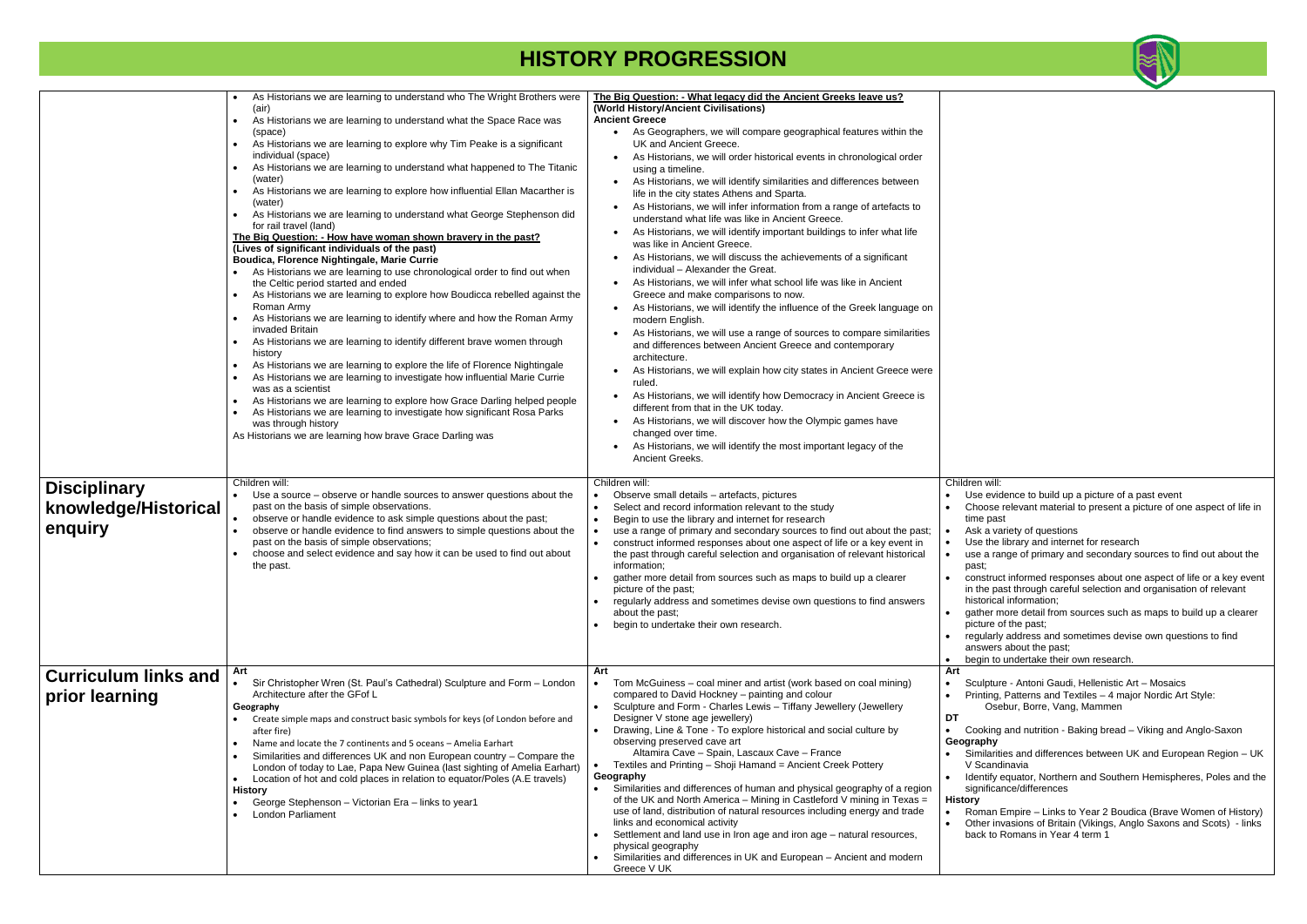|                                 |                                                                                                                                                                                                                                                                      |                                                                                                                                                                                                                                                                                                                                                                                                                                                                                                                                                                                                                                                                                                                                                                                                                                                                                                                                                                                                                                                                                                                                                                                                                                                                       |                 |                       |                        |                                                                                                                                                                                                                                                                                                                                                     | Year 4          |                                                                                                                                                                                                                                                                                                                                                                                                                                                                                                                                                                                                                                                                                                                                                                                                                                                                 |                                                                                                                                                                                                                                                                                                                                                                                                                                                                      |
|---------------------------------|----------------------------------------------------------------------------------------------------------------------------------------------------------------------------------------------------------------------------------------------------------------------|-----------------------------------------------------------------------------------------------------------------------------------------------------------------------------------------------------------------------------------------------------------------------------------------------------------------------------------------------------------------------------------------------------------------------------------------------------------------------------------------------------------------------------------------------------------------------------------------------------------------------------------------------------------------------------------------------------------------------------------------------------------------------------------------------------------------------------------------------------------------------------------------------------------------------------------------------------------------------------------------------------------------------------------------------------------------------------------------------------------------------------------------------------------------------------------------------------------------------------------------------------------------------|-----------------|-----------------------|------------------------|-----------------------------------------------------------------------------------------------------------------------------------------------------------------------------------------------------------------------------------------------------------------------------------------------------------------------------------------------------|-----------------|-----------------------------------------------------------------------------------------------------------------------------------------------------------------------------------------------------------------------------------------------------------------------------------------------------------------------------------------------------------------------------------------------------------------------------------------------------------------------------------------------------------------------------------------------------------------------------------------------------------------------------------------------------------------------------------------------------------------------------------------------------------------------------------------------------------------------------------------------------------------|----------------------------------------------------------------------------------------------------------------------------------------------------------------------------------------------------------------------------------------------------------------------------------------------------------------------------------------------------------------------------------------------------------------------------------------------------------------------|
|                                 | <b>Significant</b><br><b>Historical</b><br><b>Event</b>                                                                                                                                                                                                              | <b>Parliament</b>                                                                                                                                                                                                                                                                                                                                                                                                                                                                                                                                                                                                                                                                                                                                                                                                                                                                                                                                                                                                                                                                                                                                                                                                                                                     | <b>Monarchy</b> | <b>Discrimination</b> |                        | <b>Settlement</b>                                                                                                                                                                                                                                                                                                                                   | <b>Conflict</b> | <b>Crime and</b><br><b>Punishment</b>                                                                                                                                                                                                                                                                                                                                                                                                                                                                                                                                                                                                                                                                                                                                                                                                                           | <b>Civilisation</b>                                                                                                                                                                                                                                                                                                                                                                                                                                                  |
|                                 |                                                                                                                                                                                                                                                                      | Previous year's content                                                                                                                                                                                                                                                                                                                                                                                                                                                                                                                                                                                                                                                                                                                                                                                                                                                                                                                                                                                                                                                                                                                                                                                                                                               |                 |                       |                        |                                                                                                                                                                                                                                                                                                                                                     | Year 4 content  |                                                                                                                                                                                                                                                                                                                                                                                                                                                                                                                                                                                                                                                                                                                                                                                                                                                                 | $\mathsf{S}$                                                                                                                                                                                                                                                                                                                                                                                                                                                         |
| <b>Substantive</b><br>Knowledge | differ from ours?<br>(British History)<br>important.<br>a timeline.<br>$\bullet$<br>Stone Age.<br>$\bullet$<br>the Iron Age.<br>$\bullet$<br>inventions.<br>$\bullet$<br>$\bullet$<br>$\bullet$<br>(Debate 2 weeks).<br><b>Ancient Greece</b><br>and Ancient Greece. | The Big Question: - How do the lives of Victorian children in Castleford<br>(Local Study - History of coal mining)<br>Victorian children to modern day mining.<br>*UNDER REVIEW*<br>The Big Question: - Stone Age Vs Iron Age - When would you prefer to live?<br>Changes in Britain from the Stone Age to the Iron Age<br>As Historians, we will explain why the Stone Age and Iron Age were<br>As Historians, we will order historical events in chronological order using<br>As Historians, we will identify the foods that hunter gatherers ate in the<br>As Historians, we will compare important tools from the Stone Age and<br>As Historians, we will explain the significance of Stone Age and Iron Age<br>As Historians, we will explain the importance of Skara Brae in<br>understanding the Stone Age.<br>As Historians, we will make comparisons between settlements in the<br>Stone Age and Iron Age and discuss which we prefer.<br>As Historians, we will enquire about Stonehenge.<br>As Historians, we will decide which period of time we would rather live in<br>The Big Question: - What legacy did the Ancient Greeks leave us?<br>(World History/Ancient Civilisations)<br>As Geographers, we will compare geographical features within the UK |                 |                       | $\bullet$<br>$\bullet$ | the impact on natives?<br>(British History)<br>The Roman Empire and its impact on Britain<br>(British History)<br>Britain's settlement by Scots, Anglo Saxons and Vikings<br>rule.<br>Friesians invaded Britain<br>kingdoms<br><b>Britain</b><br>justify whether King Alfred was great<br>Alfred up to 1066<br>was in 1066<br>after the Romans left | *UNDER REVIEW*  | <u>The Big Question: - How did the Romans conquer Britain and what was</u><br>The Big Question: - Were the Romans the last people to invade Britain?<br>As a Historian, I will compare life under Roman rule to life after Roman<br>As a Historian, I will analyse reasons why the Angles, Saxons, Jutes and<br>As a Historian, I will explain why Britain was divided in to Kingdoms<br>As Historians, we will discuss the relationships between Anglo-Saxon<br>As a Historian, I will order and evaluate reasons why the Vikings invaded<br>As a Historian, I will explain reasons why Danelaw was established and<br>As a Historian I will chronologically order events from the death of King<br>As a Historian, I will justify who the rightful heir to the throne of England<br>As a Historian, I will present information explaining who invaded Britain | The Big Que<br><b>Britons duri</b><br>(World Histo<br><b>The Mayans</b><br>As Histo<br>As Histo<br>$\bullet$<br>and des<br>As Histo<br>Gods to<br>As Histo<br>structure<br>As Histo<br>As Histo<br>civilisatio<br>The Big Que<br>fall?<br>(World Histo<br><b>The Egyptia</b><br>As Histo<br>discover<br>timeline<br>As Histo<br>built and<br>As Histo<br>$\bullet$<br>practical<br>As Histo<br>$\bullet$<br>Rosetta<br>As Histo<br>rise of th<br>As Theo<br>followed |



- re confident at:
- grasp of more complex time terms such as ancient, modern ting continuity
- cing timelines
- ncing seven or eight objects
- **cause and effect**
- ng a reasonable explanation for some events
- a variety of questions based on the information given/found deductions and inferences
- jing and expressing information in short paragraphs. Making comparisons across events and periods
- evaluation of some evidence
- ng and comprehending a range of sources.



- al lesson. torians we will explore hieroglyphics and understand how the
- a stone helped modern society decipher them torians we will explore the importance of the River Nile to the
- the Ancient Egyptians eologists we will look at the religion the Ancient Egyptians ed and the role it placed in their society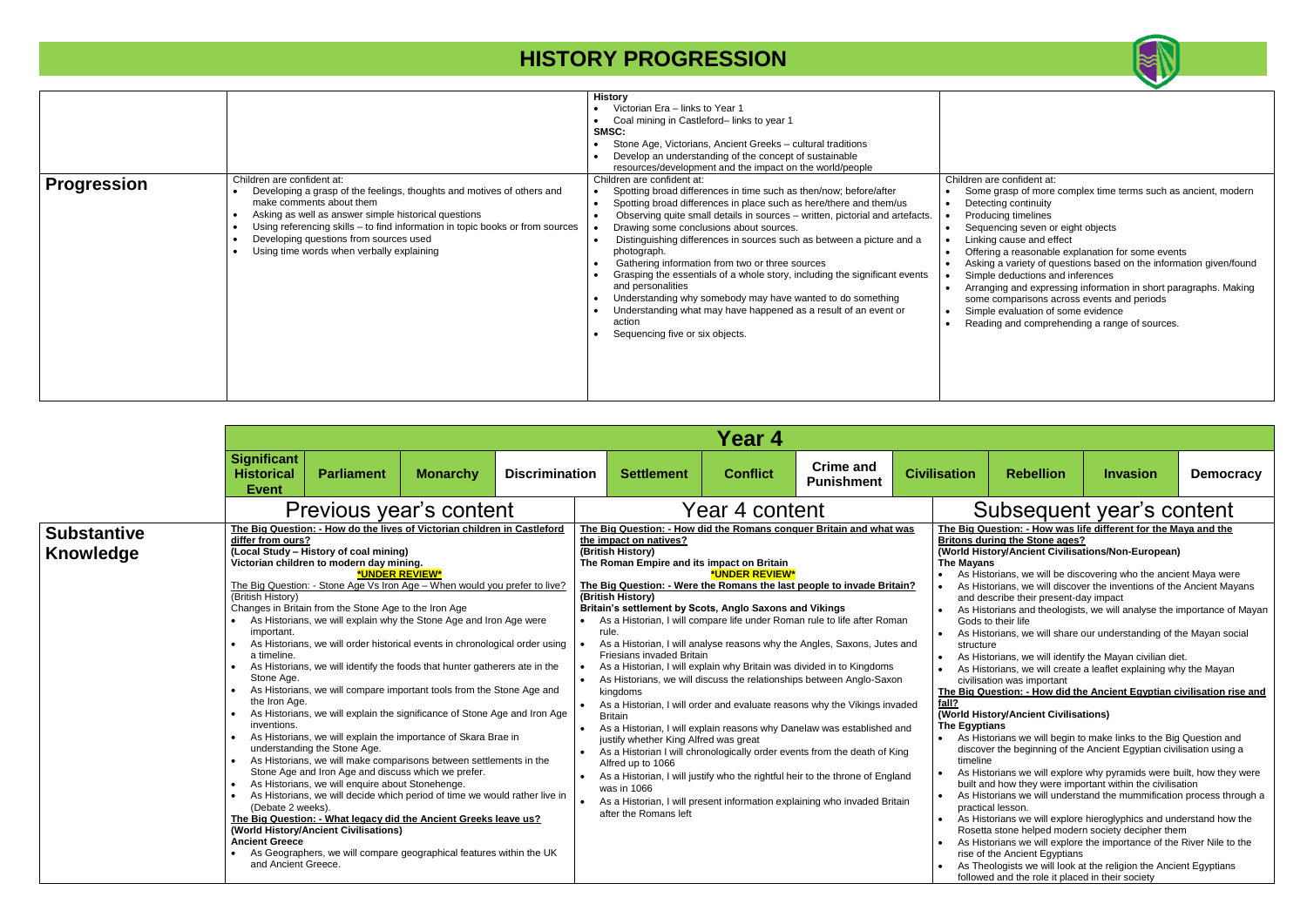|                           | As Historians, we will order historical events in chronological order using               |                                                                                          | As Histo<br>$\bullet$  |
|---------------------------|-------------------------------------------------------------------------------------------|------------------------------------------------------------------------------------------|------------------------|
|                           | a timeline.                                                                               |                                                                                          | As Histo               |
|                           | As Historians, we will identify similarities and differences between life in<br>$\bullet$ |                                                                                          | had with               |
|                           | the city states Athens and Sparta.                                                        |                                                                                          | As Histo               |
|                           | As Historians, we will infer information from a range of artefacts to                     |                                                                                          |                        |
|                           |                                                                                           |                                                                                          | As Histo<br>$\bullet$  |
|                           | understand what life was like in Ancient Greece.                                          |                                                                                          | Romans                 |
|                           | As Historians, we will identify important buildings to infer what life was                |                                                                                          | As Histo               |
|                           | like in Ancient Greece.                                                                   |                                                                                          | other na               |
|                           | As Historians, we will discuss the achievements of a significant                          |                                                                                          | As Histo<br>$\bullet$  |
|                           | individual - Alexander the Great.                                                         |                                                                                          | Civilisati             |
|                           | As Historians, we will infer what school life was like in Ancient Greece                  |                                                                                          | As actor<br>$\bullet$  |
|                           |                                                                                           |                                                                                          |                        |
|                           | and make comparisons to now.                                                              |                                                                                          | The Big Que            |
|                           | As Historians, we will identify the influence of the Greek language on                    |                                                                                          | (British Hist          |
|                           | modern English.                                                                           |                                                                                          | <b>The Victoria</b>    |
|                           | As Historians, we will use a range of sources to compare similarities and                 |                                                                                          | As Histo               |
|                           | differences between Ancient Greece and contemporary architecture.                         |                                                                                          | time line              |
|                           | As Historians, we will explain how city states in Ancient Greece were                     |                                                                                          | As Histo               |
|                           | ruled.                                                                                    |                                                                                          | Victoriar              |
|                           |                                                                                           |                                                                                          |                        |
|                           | As Historians, we will identify how Democracy in Ancient Greece is<br>$\bullet$           |                                                                                          | As Histo               |
|                           | different from that in the UK today.                                                      |                                                                                          | the Victo              |
|                           | As Historians, we will discover how the Olympic games have changed                        |                                                                                          | As Histo<br>$\bullet$  |
|                           | over time.                                                                                |                                                                                          | children               |
|                           | As Historians, we will identify the most important legacy of the Ancient                  |                                                                                          | As Histo               |
|                           | Greeks.                                                                                   |                                                                                          | compare                |
|                           |                                                                                           |                                                                                          | As Victo<br>$\bullet$  |
|                           |                                                                                           |                                                                                          | time                   |
|                           |                                                                                           |                                                                                          |                        |
|                           |                                                                                           |                                                                                          | As Histo<br>$\bullet$  |
|                           |                                                                                           |                                                                                          | leisure a              |
|                           |                                                                                           |                                                                                          | As Histo               |
|                           |                                                                                           |                                                                                          | revolutio              |
|                           |                                                                                           |                                                                                          | As Histo<br>$\bullet$  |
|                           |                                                                                           |                                                                                          | As Histo<br>$\bullet$  |
|                           |                                                                                           |                                                                                          | Victoriar              |
|                           |                                                                                           |                                                                                          |                        |
|                           |                                                                                           |                                                                                          | As Histo<br>$\bullet$  |
|                           |                                                                                           |                                                                                          | era                    |
|                           |                                                                                           |                                                                                          | As Histo               |
|                           |                                                                                           |                                                                                          | Victoriar              |
|                           | Children will:                                                                            | Children will:                                                                           | Children will:         |
| <b>Disciplinary</b>       | Observe small details - artefacts, pictures                                               | Use evidence to build up a picture of a past event                                       | Begin to               |
|                           |                                                                                           |                                                                                          |                        |
| knowledge/                | Select and record information relevant to the study                                       | Choose relevant material to present a picture of one aspect of life in time<br>$\bullet$ | Begin to               |
|                           | Begin to use the library and internet for research<br>$\bullet$                           | past                                                                                     | Use evid<br>$\bullet$  |
| <b>Historical enguiry</b> | use a range of primary and secondary sources to find out about the<br>$\bullet$           | Ask a variety of questions<br>$\bullet$                                                  | Select re<br>$\bullet$ |
|                           | past;                                                                                     | Use the library and internet for research<br>$\bullet$                                   | Use the<br>$\bullet$   |
|                           | construct informed responses about one aspect of life or a key event in                   | use a range of primary and secondary sources to find out about the past;<br>$\bullet$    | recognis<br>$\bullet$  |
|                           | the past through careful selection and organisation of relevant historical                | construct informed responses about one aspect of life or a key event in the<br>$\bullet$ | informat               |
|                           | information;                                                                              | past through careful selection and organisation of relevant historical                   | use a wi<br>$\bullet$  |
|                           | gather more detail from sources such as maps to build up a clearer                        | information:                                                                             |                        |
|                           | picture of the past:                                                                      | gather more detail from sources such as maps to build up a clearer picture               | past, su<br>online m   |
|                           |                                                                                           |                                                                                          |                        |
|                           | regularly address and sometimes devise own questions to find answers                      | of the past;                                                                             | figures,               |
|                           | about the past;                                                                           | regularly address and sometimes devise own questions to find answers<br>$\bullet$        | select re              |
|                           | begin to undertake their own research.                                                    | about the past;                                                                          | questior               |
|                           |                                                                                           | begin to undertake their own research.<br>$\bullet$                                      | investiga<br>$\bullet$ |
|                           |                                                                                           |                                                                                          | question               |
|                           | Art                                                                                       | Art                                                                                      | Art                    |
| <b>Curriculum links</b>   | Tom McGuiness – coal miner and artist (work based on coal mining)                         | Sculpture - Antoni Gaudi, Hellenistic Art - Mosaics<br>$\bullet$                         | Sculptur               |
| and prior learning        | compared to David Hockney - painting and colour                                           | Printing, Patterns and Textiles - 4 major Nordic Art Style:<br>$\bullet$                 | Painting               |
|                           |                                                                                           |                                                                                          |                        |
|                           | Sculpture and Form - Charles Lewis - Tiffany Jewellery (Jewellery                         | Osebur, Borre, Vang, Mammen                                                              | (British s             |
|                           | Designer V stone age jewellery)                                                           | DT                                                                                       | Painting               |
|                           | Drawing, Line & Tone - To explore historical and social culture by                        | Cooking and nutrition - Baking bread - Viking and Anglo-Saxon<br>$\bullet$               | Geography              |
|                           | observing preserved cave art                                                              | Geography                                                                                | Similarit              |
|                           | Altamira Cave - Spain, Lascaux Cave - France                                              | Similarities and differences between UK and European Region - UK V                       | $- UK V$               |
|                           | Textiles and Printing - Shoji Hamand = Ancient Creek Pottery                              | Scandinavia                                                                              | Identify<br>$\bullet$  |
|                           | Geography                                                                                 | Identify equator, Northern and Southern Hemispheres, Poles and the                       | of Canc                |
|                           | Similarities and differences of human and physical geography of a                         | significance/differences                                                                 | Climate                |
|                           | region of the UK and North America - Mining in Castleford V mining in                     | History                                                                                  |                        |
|                           |                                                                                           |                                                                                          | Rivers a<br>$\bullet$  |
|                           | Texas = use of land, distribution of natural resources including energy                   | Roman Empire - Links to Year 2 Boudica (Brave Women of History)<br>$\bullet$             | how sor                |
|                           | and trade links and economical activity                                                   |                                                                                          |                        |



- storians we will discover the rise of the New Kingdom storians we will identify the relationships the Ancient Egyptians *ith other civilisations*
- storians we will discover the life of Cleopatra
- storians we will explore the conflict between Cleopatra and the ins.
- storians we will understand that Ancient Egypt was invaded by nations and the reasons behind this
- storians we will discover what made the Ancient Egyptian ation fall
- tors we will act out the key events in Ancient Egyptian life **The Big Question: - What did the Victorians ever do for us? (British History)**
- **Trians and the Industrial Revolution)**
- storians we will, identify when the Victorian era was and create a ine of significant Victorian events
- storians we will, describe what life was like in Britain before the ian era
- storians we will, explore what life was like for poor children during ctorian era
- storians we will, identify who helped to improve the lives of poor en during the Victorian era
- storians we will, explain the Victorian education system and are it to modern day schooling
- etorians we will, explain how Victorian children spent their leisure
- storians we will, explain how and why Victorians enjoyed more activities
- storians, we will recognise the factors leading to the industrial ution
- storians we will, identify key inventions of the industrial revolution storians we will, explain improvements in transport during the ian era
- storians we will, identify the reforms made during the Victorian
- storians we will, consider what life would be like today without ian inventions/influence
- 
- to identify primary and secondary sources
- to question the reliability of sources
- vidence to build up a picture of a past event
- t relevant sections of information
- he library and internet for research with increasing confidence nise when they are using primary and secondary sources of information to investigate the past;
- wide range of different evidence to collect evidence about the such as ceramics, pictures, documents, printed sources, posters, material, pictures, photographs, artefacts, historic statues, s, sculptures, historic sites;
- trelevant sections of information to address historically valid ions and construct detailed, informed responses;
- igate their own lines of enquiry by posing historically valid ions to answer.
- ture & Form Canopic Jars
- ng and colour Romero Britto (Brazilian graffiti artist V Banksy h street art)
- $nq$  and colour L S Lowry = Industrial scenes
- 
- estimatives and differences between UK and South American Country V Brazil = land use, climate, weather, food, economics
- fy position and significance of: latitude, longitude, equator, tropics ncer and Capricorn
- te zones, biomes
- around the world (Nile V Aire) and their impact. Understand ome change over time.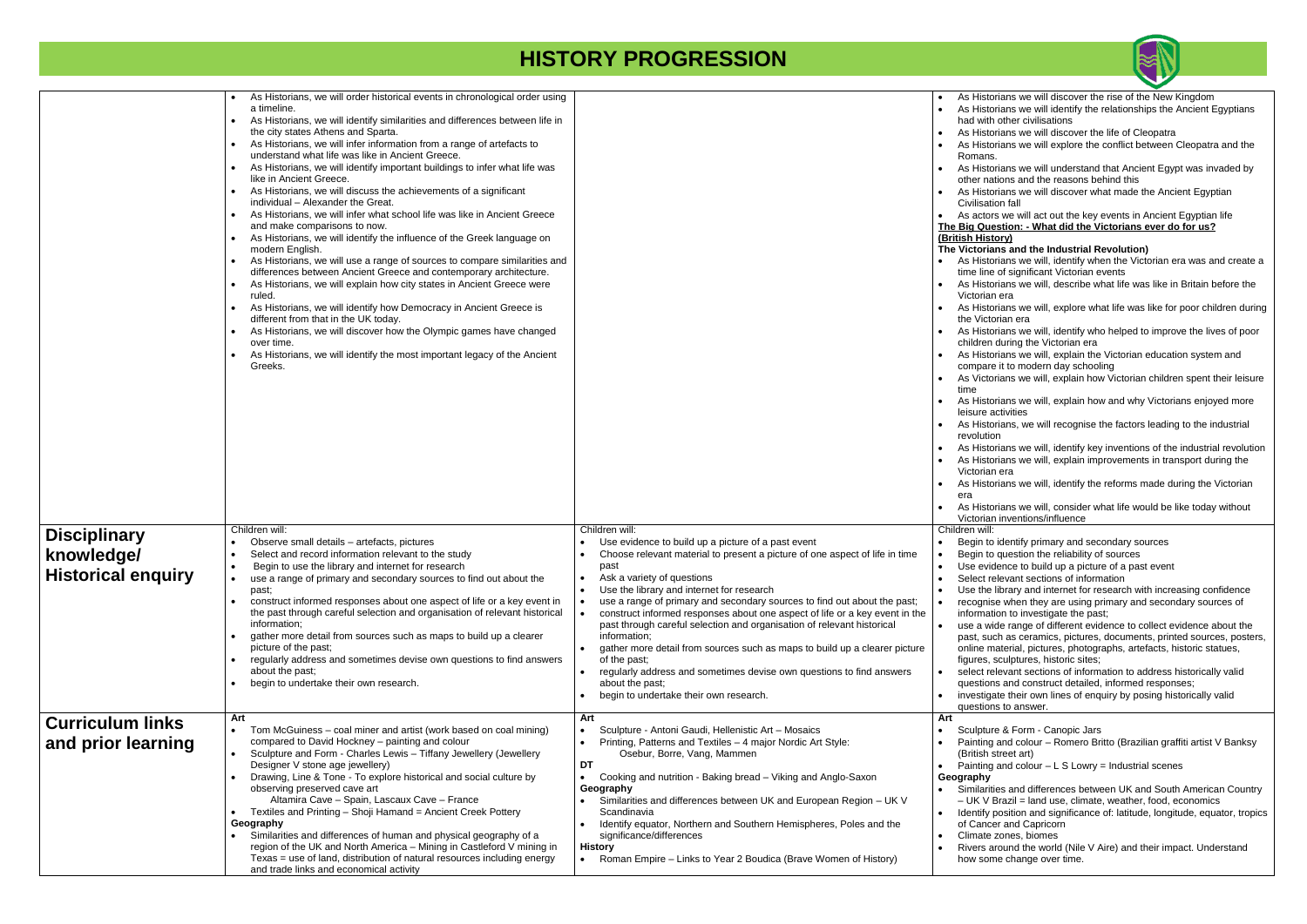|                    | Settlement and land use in Iron age and iron age - natural resources,<br>$\bullet$<br>physical geography<br>Similarities and differences in UK and European - Ancient and modern<br>Greece V UK<br>History<br>Victorian Era - links to Year 1<br>Coal mining in Castleford- links to year 1                                                                                                                                                                                                                                                                                                                                                                                                                                                               | Other invasions of Britain (Vikings, Anglo Saxons and Scots) - links back<br>to Romans in Year 4 term 1<br>SMSC:<br>Empathy of others less fortunate – link to earthquakes and volcanoes<br>(Stems from Romans)<br>Cultural traditions - Scandinavia (Denmark, Sweden, Norway) India and<br><b>USA</b>                                                                                                                                                                                                                                                                                                                                         | Similari<br>Industri<br>(Under<br>benefits<br><b>History</b><br>Compa<br>Stone /<br>Fall of t<br>Compa<br>with yea                                                                                  |
|--------------------|-----------------------------------------------------------------------------------------------------------------------------------------------------------------------------------------------------------------------------------------------------------------------------------------------------------------------------------------------------------------------------------------------------------------------------------------------------------------------------------------------------------------------------------------------------------------------------------------------------------------------------------------------------------------------------------------------------------------------------------------------------------|------------------------------------------------------------------------------------------------------------------------------------------------------------------------------------------------------------------------------------------------------------------------------------------------------------------------------------------------------------------------------------------------------------------------------------------------------------------------------------------------------------------------------------------------------------------------------------------------------------------------------------------------|-----------------------------------------------------------------------------------------------------------------------------------------------------------------------------------------------------|
| <b>Progression</b> | Children are confident at:<br>Spotting broad differences in time such as then/now; before/after<br>Spotting broad differences in place such as here/there and them/us<br>$\bullet$<br>Observing quite small details in sources – written, pictorial and<br>$\bullet$<br>artefacts.<br>Drawing some conclusions about sources.<br>Distinguishing differences in sources such as between a picture and a<br>photograph.<br>Gathering information from two or three sources<br>Grasping the essentials of a whole story, including the significant events<br>and personalities<br>Understanding why somebody may have wanted to do something<br>Understanding what may have happened as a result of an event or<br>action<br>Sequencing five or six objects. | Children are confident at:<br>Some grasp of more complex time terms such as ancient, modern<br>Detecting continuity<br>Producing timelines<br>Sequencing seven or eight objects<br>Linking cause and effect<br>Offering a reasonable explanation for some events<br>Asking a variety of questions based on the information given/found<br>Simple deductions and inferences<br>Arranging and expressing information in short paragraphs. Making some<br>comparisons across events and periods<br>Simple evaluation of some evidence<br>Reading and comprehending a range of sources.<br>Usage of dates, periods, eras including BC, AD, BCE, CE | Children are<br>Re-telli<br>Using p<br>Produc<br>Using 1<br>Using r<br>Matchi<br>Graspir<br>place<br>Using tl<br>Explain<br>Expand<br>Showin<br>Making<br>Identify<br>Offerino<br>Produc<br>Organis |

#### **The Big Question – How have different acts of bravery in the past l** on our lives today?

|                                 | <b>Year 5</b>                                                                                                                                                                                                         |                                                                                                                                                                                                                                                                                                                                                                                                                                                                                                                                                                                                                                                                                                                                                                                                                                                                                                                                                                                                                                |                 |                                              |                                                                                                                                                                                                                                                                                                                                                                                                                                                                                                                                                                                                                                                                                                                                                                                                                                                                                                                                                                                                                                                                                                                                                                                                                                                                                                  |                 |                                                                     |                                                                                 |                                                                                                                                                                                                                                                                                                                                                                                                                                                                                                                                                                                                                                                                                                                                                                                                                                                                                                                                                                                                                                                                                                                                                                                                                                                                                                                                |                 |                  |
|---------------------------------|-----------------------------------------------------------------------------------------------------------------------------------------------------------------------------------------------------------------------|--------------------------------------------------------------------------------------------------------------------------------------------------------------------------------------------------------------------------------------------------------------------------------------------------------------------------------------------------------------------------------------------------------------------------------------------------------------------------------------------------------------------------------------------------------------------------------------------------------------------------------------------------------------------------------------------------------------------------------------------------------------------------------------------------------------------------------------------------------------------------------------------------------------------------------------------------------------------------------------------------------------------------------|-----------------|----------------------------------------------|--------------------------------------------------------------------------------------------------------------------------------------------------------------------------------------------------------------------------------------------------------------------------------------------------------------------------------------------------------------------------------------------------------------------------------------------------------------------------------------------------------------------------------------------------------------------------------------------------------------------------------------------------------------------------------------------------------------------------------------------------------------------------------------------------------------------------------------------------------------------------------------------------------------------------------------------------------------------------------------------------------------------------------------------------------------------------------------------------------------------------------------------------------------------------------------------------------------------------------------------------------------------------------------------------|-----------------|---------------------------------------------------------------------|---------------------------------------------------------------------------------|--------------------------------------------------------------------------------------------------------------------------------------------------------------------------------------------------------------------------------------------------------------------------------------------------------------------------------------------------------------------------------------------------------------------------------------------------------------------------------------------------------------------------------------------------------------------------------------------------------------------------------------------------------------------------------------------------------------------------------------------------------------------------------------------------------------------------------------------------------------------------------------------------------------------------------------------------------------------------------------------------------------------------------------------------------------------------------------------------------------------------------------------------------------------------------------------------------------------------------------------------------------------------------------------------------------------------------|-----------------|------------------|
|                                 | <b>Significant</b><br><b>Historical</b><br><b>Event</b>                                                                                                                                                               | <b>Parliament</b>                                                                                                                                                                                                                                                                                                                                                                                                                                                                                                                                                                                                                                                                                                                                                                                                                                                                                                                                                                                                              | <b>Monarchy</b> | <b>Discrimination</b>                        | <b>Settlement</b>                                                                                                                                                                                                                                                                                                                                                                                                                                                                                                                                                                                                                                                                                                                                                                                                                                                                                                                                                                                                                                                                                                                                                                                                                                                                                | <b>Conflict</b> | <b>Crime and</b><br><b>Punishment</b>                               | <b>Civilisation</b>                                                             | <b>Rebellion</b>                                                                                                                                                                                                                                                                                                                                                                                                                                                                                                                                                                                                                                                                                                                                                                                                                                                                                                                                                                                                                                                                                                                                                                                                                                                                                                               | <b>Invasion</b> | <b>Democracy</b> |
|                                 |                                                                                                                                                                                                                       | Previous year's content                                                                                                                                                                                                                                                                                                                                                                                                                                                                                                                                                                                                                                                                                                                                                                                                                                                                                                                                                                                                        |                 |                                              |                                                                                                                                                                                                                                                                                                                                                                                                                                                                                                                                                                                                                                                                                                                                                                                                                                                                                                                                                                                                                                                                                                                                                                                                                                                                                                  | Year 5 content  |                                                                     |                                                                                 | Subsequent year's content                                                                                                                                                                                                                                                                                                                                                                                                                                                                                                                                                                                                                                                                                                                                                                                                                                                                                                                                                                                                                                                                                                                                                                                                                                                                                                      |                 |                  |
| <b>Substantive</b><br>Knowledge | the impact on natives?<br>(British History)<br>(British History)<br>rule.<br><b>Friesians invaded Britain</b><br>kingdoms<br><b>Britain</b><br>$\bullet$<br>Alfred up to 1066<br>was in 1066<br>after the Romans left | The Big Question: - How did the Romans conquer Britain and what was<br>The Roman Empire and its impact on Britain<br>*UNDER REVIEW*<br>The Big Question: - Were the Romans the last people to invade Britain?<br>Britain's settlement by Scots, Anglo Saxons and Vikings<br>• As a Historian, I will compare life under Roman rule to life after Roman<br>As a Historian, I will analyse reasons why the Angles, Saxons, Jutes and<br>As a Historian, I will explain why Britain was divided in to Kingdoms<br>As Historians, we will discuss the relationships between Anglo-Saxon<br>As a Historian, I will order and evaluate reasons why the Vikings invaded<br>As a Historian, I will explain reasons why Danelaw was established and<br>justify whether King Alfred was great<br>As a Historian I will chronologically order events from the death of King<br>As a Historian, I will justify who the rightful heir to the throne of England<br>As a Historian, I will present information explaining who invaded Britain |                 | $\bullet$<br>fall?<br>$\bullet$<br>$\bullet$ | The Big Question: - How was life different for the Maya and the Britons<br>during the Stone ages?<br>(World History/Ancient Civilisations/Non-European)<br>The Mayans<br>As Historians, we will be discovering who the ancient Maya were<br>As Historians, we will discover the inventions of the Ancient Mayans and<br>describe their present-day impact<br>As Historians and theologists, we will analyse the importance of Mayan<br>Gods to their life<br>• As Historians, we will share our understanding of the Mayan social<br>structure<br>As Historians, we will identify the Mayan civilian diet.<br>As Historians, we will create a leaflet explaining why the Mayan<br>civilisation was important<br>The Big Question: - How did the Ancient Egyptian civilisation rise and<br>(World History/Ancient Civilisations)<br>The Egyptians<br>• As Historians we will begin to make links to the Big Question and<br>timeline<br>As Historians we will explore why pyramids were built, how they were<br>built and how they were important within the civilisation<br>As Historians we will understand the mummification process through a<br>practical lesson.<br>As Historians we will explore hieroglyphics and understand how the<br>Rosetta stone helped modern society decipher them |                 | discover the beginning of the Ancient Egyptian civilisation using a | (British History)<br>intentions<br>campaign<br>Act<br>to WW1<br>(World History) | The Big Question - How have different acts of bravery in the past<br>impacted on our lives today?<br>The suffragette movement/Martin Luther King/WW1<br>Identify who the Suffragettes were and what they stood for<br>Investigate what happened to Emily Davison and evaluate her<br>As Historians we will compare life in England before and after the<br>Suffragette movement and evaluate the effectiveness of their<br>As Historians we will use a variety of sources to create a timeline of<br>significant events which led to the introduction of the Human Rights<br>As Historians we will use a variety of sources to identify the key<br>events that led to Great Britain entering WW1.<br>As Historians we will identify the long and short term causes that led<br>As Historians we will analyse a range of sources to discuss and<br>debate the impact and outcomes of WW1 on the soldiers<br>As Historians we will evaluate the consequences of WW1 on Europe<br>- but particularly on Germany - and make links to the events that<br>followed (The Holocaust and WW2)<br>The Big Question: How did prejudice lead to the "Darkest period in<br>history" and could it ever happen again?<br>The cause of the Holocaust<br>As Historians we will understand the how and why in the rise of Hitle<br>and the Nazis |                 |                  |



ities and differences UK (a developed country thanks to the ial Revolution) and a non European county = Ethiopia developed.) Links also with Egypt and the difference in the s of the Nile.

- are the Maya (an ancient stone age civilisation) with the British Age - links to year 3
- the Egyptians links with Romans year 4
- are ancient Egypt with other ancient civilisations studied links ar 3 = Ancient Greece
- e confident at:
- ing a story from the viewpoint of somebody involved period labels
- eing and making use of multi-dimensional timelines
- timescales when referring to changes
- hew time terms, e.g. contemporary
- ing dates to people and events
- ng different types of change and how the change has taken
- the language of probability when offering reasons and results ing a strange attitude or decision that somebody has made ding usage of dates, periods, eras, including BC,AD,BCE, CE a some grasp of the thoughts and feelings of other g inferences about the viewpoints of others
- ing more than one cause and effect for actions
- g some reasons for different versions of events
- cing accounts of three or four paragraphs
- sing and planning displays.



### Subsequent year's content

#### **(British History)**

#### **The suffragette movement/Martin Luther King/WW1**

- ify who the Suffragettes were and what they stood for tigate what happened to Emily Davison and evaluate her itions
- istorians we will compare life in England before and after the agette movement and evaluate the effectiveness of their paign
- istorians we will use a variety of sources to create a timeline of icant events which led to the introduction of the Human Rights
- istorians we will use a variety of sources to identify the key ts that led to Great Britain entering WW1.
- istorians we will identify the long and short term causes that led to WW1
- istorians we will analyse a range of sources to discuss and te the impact and outcomes of WW1 on the soldiers
- istorians we will evaluate the consequences of WW1 on Europe t particularly on Germany – and make links to the events that ved (The Holocaust and WW2)

#### **The Big Question: How did prejudice lead to the "Darkest period in history" and could it ever happen again?**

#### **(istory)**

#### **The cause of the Holocaust**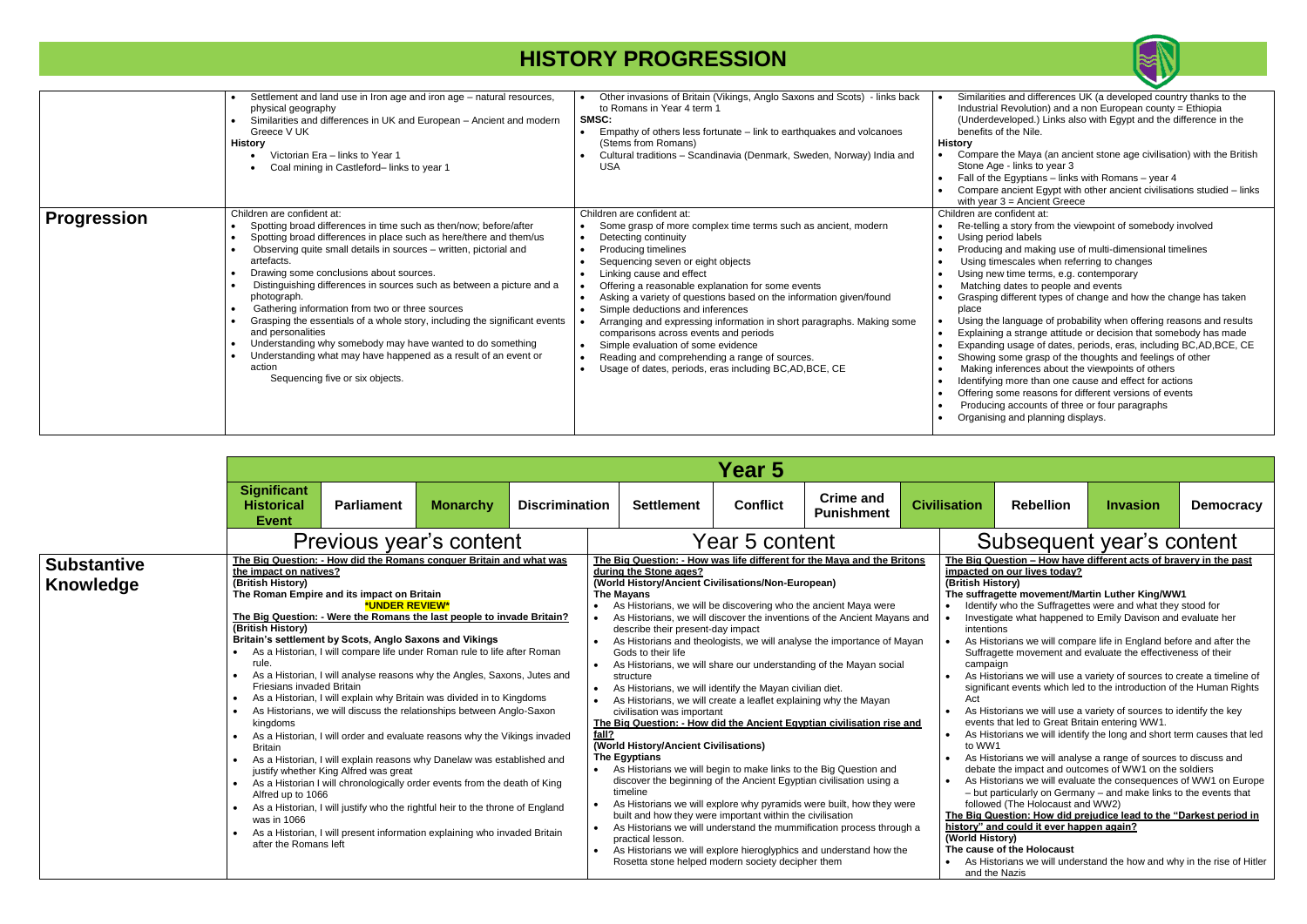#### **The Big Question: What are the reasons for migration to Britain but history and how has it shaped the Britain of today? (istory/Non-European)**

- **n** to Britain from the Romans to present day
- Historians we will explore examples that show how Britain has ays been a refuge for people escaping persecution, war and ine
- Historians we will explore a range of examples that show how in has provided different opportunities for migrants which 'pulled' to move here.
- listorians we will analyse different reasons why England was ded before 1066.
- listorians we will understand how archaeology helps us to gain nsight into the past
- listorians we will investigate the diverse experiences of Africans I in England in Tudor times
- **Historians we will explore the Huguenot and Palatine experience.** Historians we will analyse the experiences of the different munities that lived in Brick Lane.
- Historians we will understand the diverse experiences of iduals across many different historical periods
- Historians we will learn the impact of migration on food Historians we will understand the different migrants have enced British music
- Historians we will analyse the ways in which migrants have been raved in art
- listorians we will describe the impact of migration on the local munity
- ians we will understand the role of individuals and events in racism and discrimination
- will:
- banise primary and secondary sources
- stion the reliability of sources and why/how these can be nterpreted/biased
- a range of sources to find out about an aspect of time past gest omissions and the means of finding out
- knowledge gathered from several sources together in a fluent punt
- equise when they are using primary and secondary sources of imation to investigate the past;
- a wide range of different evidence to collect evidence about the such as ceramics, pictures, documents, printed sources, ters, online material, pictures, photographs, artefacts, historic ues, figures, sculptures, historic sites;
- et relevant sections of information to address historically valid stions and construct detailed, informed responses; tigate their own lines of enquiry by posing historically valid
- stions to answer.
- ving, Line and Tone Christopher Richard Wynne Nevinson = art
- lpture and Form Kenneth Treister "Hand Sculpture" = bolism Art Movement
- ting Lucian Freud portraiture Jewish refugee now known as one of the most influential British Artists of the 20<sup>th</sup> Century

|                                                        |                                                                                                                                                                                                                                                                        | As Historians we will explore the importance of the River Nile to the rise<br>of the Ancient Egyptians<br>As Theologists we will look at the religion the Ancient Egyptians followed<br>and the role it placed in their society<br>As Historians we will discover the rise of the New Kingdom<br>As Historians we will identify the relationships the Ancient Egyptians had<br>with other civilisations<br>As Historians we will discover the life of Cleopatra<br>As Historians we will explore the conflict between Cleopatra and the<br>Romans.<br>As Historians we will understand that Ancient Egypt was invaded by                                                                                                                                                                                                                                                                                                                                                                          | As H<br>As H<br>As H<br>As H<br>durin<br>As H<br>agair<br>As H<br>As hi<br>As H                                                                                       |
|--------------------------------------------------------|------------------------------------------------------------------------------------------------------------------------------------------------------------------------------------------------------------------------------------------------------------------------|---------------------------------------------------------------------------------------------------------------------------------------------------------------------------------------------------------------------------------------------------------------------------------------------------------------------------------------------------------------------------------------------------------------------------------------------------------------------------------------------------------------------------------------------------------------------------------------------------------------------------------------------------------------------------------------------------------------------------------------------------------------------------------------------------------------------------------------------------------------------------------------------------------------------------------------------------------------------------------------------------|-----------------------------------------------------------------------------------------------------------------------------------------------------------------------|
|                                                        |                                                                                                                                                                                                                                                                        | other nations and the reasons behind this<br>As Historians we will discover what made the Ancient Egyptian<br>Civilisation fall<br>As actors we will act out the key events in Ancient Egyptian life<br>The Big Question: - What did the Victorians ever do for us?<br>(British History)<br>The Victorians and the Industrial Revolution)                                                                                                                                                                                                                                                                                                                                                                                                                                                                                                                                                                                                                                                         | now.<br>The Big<br>througho<br>(World h<br><b>Migration</b><br>As H<br>alwa<br>famir                                                                                  |
|                                                        |                                                                                                                                                                                                                                                                        | • As Historians we will, identify when the Victorian era was and create a<br>time line of significant Victorian events<br>As Historians we will, describe what life was like in Britain before the<br>Victorian era<br>As Historians we will, explore what life was like for poor children during<br>the Victorian era<br>As Historians we will, identify who helped to improve the lives of poor<br>children during the Victorian era<br>As Historians we will, explain the Victorian education system and<br>compare it to modern day schooling<br>As Victorians we will, explain how Victorian children spent their leisure<br>time<br>As Historians we will, explain how and why Victorians enjoyed more<br>leisure activities<br>As Historians, we will recognise the factors leading to the industrial<br>revolution<br>As Historians we will, identify key inventions of the industrial revolution<br>As Historians we will, explain improvements in transport during the<br>Victorian era | As H<br><b>Brita</b><br>them<br>As H<br>invad<br>As H<br>an in<br>As H<br>living<br>As H<br>As H<br>comr<br>As H<br>indiv<br>As H<br>As H<br>influe<br>As H<br>portra |
|                                                        |                                                                                                                                                                                                                                                                        | As Historians we will, identify the reforms made during the Victorian era<br>As Historians we will, consider what life would be like today without<br>Victorian inventions/influence                                                                                                                                                                                                                                                                                                                                                                                                                                                                                                                                                                                                                                                                                                                                                                                                              | As H<br>comr<br>As Histor<br>tackling ra                                                                                                                              |
| <b>Disciplinary</b><br>knowledge/Historical<br>enquiry | Children will:<br>Use evidence to build up a picture of a past event<br>Choose relevant material to present a picture of one aspect of life in time<br>past<br>Ask a variety of questions<br>$\bullet$<br>Use the library and internet for research                    | Children will:<br>Begin to identify primary and secondary sources<br>Begin to question the reliability of sources<br>Use evidence to build up a picture of a past event<br>Select relevant sections of information<br>Use the library and internet for research with increasing co recognise<br>when they are using primary and secondary sources of information to<br>investigate the past;<br>use a wide range of different evidence to collect evidence about the past,<br>such as ceramics, pictures, documents, printed sources, posters, online<br>material, pictures, photographs, artefacts, historic statues, figures,<br>sculptures, historic sites;<br>select relevant sections of information to address historically valid<br>questions and construct detailed, informed responses;<br>investigate their own lines of enquiry by posing historically valid<br>questions to answer.in confidence                                                                                      | Children<br>Reco<br>Ques<br>misir<br>Use :<br>Sugg<br>Bring<br>acco<br>reco<br>infor<br>use a<br>past,<br>poste<br>statu<br>seled<br>ques<br>inves<br>ques            |
| <b>Curriculum links and</b><br>prior learning          | Art<br>Sculpture - Antoni Gaudi, Hellenistic Art - Mosaics<br>Printing, Patterns and Textiles - 4 major Nordic Art Style:<br>$\bullet$<br>Osebur, Borre, Vang, Mammen<br>DT<br>Cooking and nutrition - Baking bread - Viking and Anglo-Saxon<br>$\bullet$<br>Geography | Art<br>Sculpture & Form - Canopic Jars<br>Painting and colour - Romero Britto (Brazilian graffiti artist V Banksy<br>(British street art)<br>Painting and $colour - L S Lowry = Industrial scenes$<br>Geography<br>Similarities and differences between UK and South American Country -<br>UK V Brazil = land use, climate, weather, food, economics                                                                                                                                                                                                                                                                                                                                                                                                                                                                                                                                                                                                                                              | Art<br>Draw<br>war a<br>Scul<br>Syml<br>Print<br>one o                                                                                                                |



- listorians we will evaluate the impacts of WW1 on Germany Historians we will explore the Nuremberg Laws
- Historians we will sequence the events that led to the Holocaust Historians we will explore the changes of lives of German Jews na WW2.
- listorians we will learn about the significant people who went inst the Nazi regime – Oskar Schindler, Irene Sendler Historians we will analyse the life of Anne Frank
- istorians we will understand the role of the kindertransport Historians we will explore examples of prejudice that still occur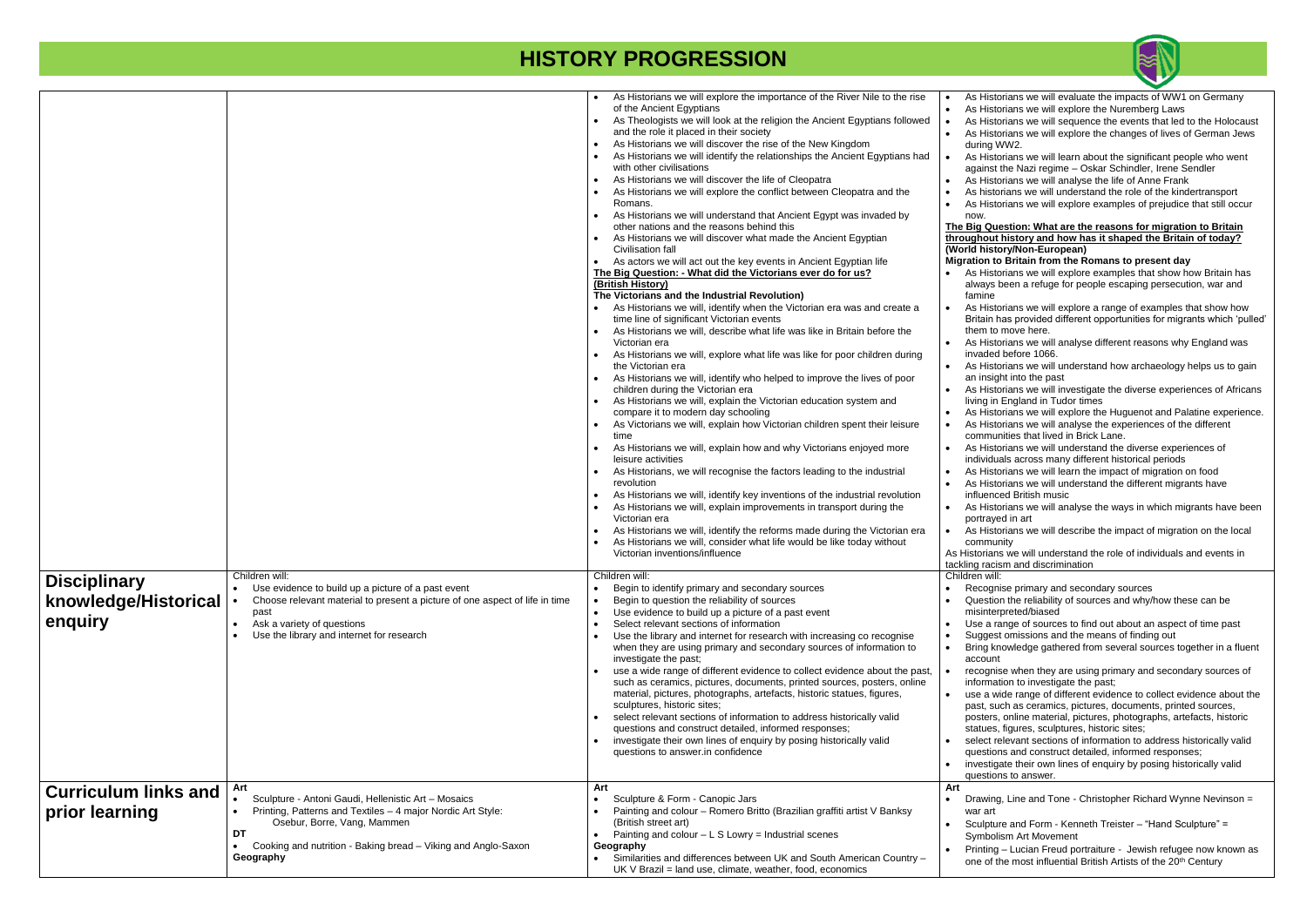#### **Geography**

- te worlds countries (including Russia) and compare changes to ers post WW1
- ement of Jewish people and the birth of Isreal post WW2
- arities and differences between UK and Pakistan and the UK Poland (highest migration to UK) – land use, settlement, climate,
- and differences/similarities in physical geography
- nwich mean time and time zones, hemispheres, equator
- $r$ ical acts of bravery year 1 links
- idice and links between WW1 and WW2 prior year 6 topic
- ation links with invasion and settlement year 4 Romans, year alo Saxons, Vikings and Celts
- to changes/influences in culture Year 3 Ancient Greece, year cient Egypt

are confident at:

- ping that society is more than a series of unrelated activities eting change and continuity, and commenting on these, e.g.  $\mathfrak s$  of change, types of change, idea of progress and regress
- encing ten objects
- ifying and applying different causes and effects
- sing the motives of individuals and groups
- aining the beliefs of others, including some that are conflicting er expanding usage of dates, periods, eras including
- $AD,BCE, CE$
- I a range of sources in an investigation
- ng aspects of history across a period
- ing comparisons and contrasts across more than one period of ry
- ging in an independent investigation
- exting the accuracy of depictions and interpretations. Producing unts of four or five paragraphs, including sub-headings.

|                    | Similarities and differences between UK and European Region - UK V<br>Scandinavia<br>Identify equator, Northern and Southern Hemispheres, Poles and the<br>$\bullet$<br>significance/differences<br><b>History</b><br>Roman Empire - Links to Year 2 Boudica (Brave Women of History)<br>$\bullet$<br>Other invasions of Britain (Vikings, Anglo Saxons and Scots) - links back to<br>Romans in Year 4 term 1                                                                                                                                                                                                                                                                                                                                                                                 | Identify position and significance of: latitude, longitude, equator, tropics<br>of Cancer and Capricorn<br>Climate zones, biomes<br>$\bullet$<br>Rivers around the world (Nile V Aire) and their impact. Understand how<br>some change over time.<br>Similarities and differences UK (a developed country thanks to the<br>Industrial Revolution) and a non European county = Ethiopia<br>(Underdeveloped.) Links also with Egypt and the difference in the<br>benefits of the Nile.<br><b>History</b><br>Compare the Maya (an ancient stone age civilisation) with the British<br>Stone Age - links to year 3<br>Fall of the Egyptians - links with Romans - year 4<br>Compare ancient Egypt with other ancient civilisations studied - links<br>with year $3 =$ Ancient Greece<br>SMSC:<br>Empathy for those less fortunate (Ethiopian drought/poverty - geography<br>Explore own feelings about different cultures/people/environments<br>Comprehend moral situations - rainforest/deforestation and develop own<br>attitudes - links to Mesoamarica<br>Explore cultural traditions associated with the Maya civilisations and<br>Ancient Egyptians as well as traditions in the modern world<br>(Egypt/Ethiopia/Amazon) | Geograph<br>Locat<br>borde<br>Settle<br>$\bullet$<br>Simila<br>and P<br>trade<br>Greer<br><b>History</b><br>Histor<br>Preju<br>Migra<br>4 Ang<br>Links<br>5 And            |
|--------------------|-----------------------------------------------------------------------------------------------------------------------------------------------------------------------------------------------------------------------------------------------------------------------------------------------------------------------------------------------------------------------------------------------------------------------------------------------------------------------------------------------------------------------------------------------------------------------------------------------------------------------------------------------------------------------------------------------------------------------------------------------------------------------------------------------|-----------------------------------------------------------------------------------------------------------------------------------------------------------------------------------------------------------------------------------------------------------------------------------------------------------------------------------------------------------------------------------------------------------------------------------------------------------------------------------------------------------------------------------------------------------------------------------------------------------------------------------------------------------------------------------------------------------------------------------------------------------------------------------------------------------------------------------------------------------------------------------------------------------------------------------------------------------------------------------------------------------------------------------------------------------------------------------------------------------------------------------------------------------------------------------------------------------------------------|----------------------------------------------------------------------------------------------------------------------------------------------------------------------------|
| <b>Progression</b> | Children are confident at:<br>Some grasp of more complex time terms such as ancient, modern<br>$\bullet$<br>Detecting continuity<br>$\bullet$<br>Producing timelines<br>$\bullet$<br>Sequencing seven or eight objects<br>$\bullet$<br>Linking cause and effect<br>$\bullet$<br>Offering a reasonable explanation for some events<br>$\bullet$<br>Asking a variety of questions based on the information given/found<br>$\bullet$<br>Simple deductions and inferences<br>$\bullet$<br>Arranging and expressing information in short paragraphs. Making some<br>$\bullet$<br>comparisons across events and periods<br>Simple evaluation of some evidence<br>$\bullet$<br>Reading and comprehending a range of sources<br>Usage of dates, periods, eras, including BC, AD, BCE, CE<br>$\bullet$ | Children are confident at:<br>Re-telling a story from the viewpoint of somebody involved<br>Using period labels<br>$\bullet$<br>Producing and making use of multi-dimensional timelines<br>Using timescales when referring to changes<br>Using new time terms, e.g. contemporary<br>Matching dates to people and events<br>Grasping different types of change and how the change has taken place<br>Using the language of probability when offering reasons and results<br>Explaining a strange attitude or decision that somebody has made<br>Expanding usage of dates, periods, eras, including BC, AD, BCE, CE<br>Showing some grasp of the thoughts and feelings of other<br>Making inferences about the viewpoints of others<br>Identifying more than one cause and effect for actions<br>Offering some reasons for different versions of events<br>Producing accounts of three or four paragraphs<br>Organising and planning displays.                                                                                                                                                                                                                                                                                | Children a<br>Grasp<br>Detec<br>rates<br>Seque<br>$\bullet$<br>Identi<br>Analy<br>Expla<br>Furth<br>BC,AI<br>Using<br>Linkin<br>Offeri<br>histor<br>Enga<br>Checl<br>accou |



|                                 |                                                                                                                                                | <b>Year 6</b>                                                                                                                                                                                                                                                                                                                                                                                                                                                                                                                                                                                                                                                                                                    |                 |                       |                                     |                                                                                                                                                                                                                      |                 |                                                                                                                                                                                                                                                                                                                                                                                                                                                                                                                                                                                                            |  |                     |
|---------------------------------|------------------------------------------------------------------------------------------------------------------------------------------------|------------------------------------------------------------------------------------------------------------------------------------------------------------------------------------------------------------------------------------------------------------------------------------------------------------------------------------------------------------------------------------------------------------------------------------------------------------------------------------------------------------------------------------------------------------------------------------------------------------------------------------------------------------------------------------------------------------------|-----------------|-----------------------|-------------------------------------|----------------------------------------------------------------------------------------------------------------------------------------------------------------------------------------------------------------------|-----------------|------------------------------------------------------------------------------------------------------------------------------------------------------------------------------------------------------------------------------------------------------------------------------------------------------------------------------------------------------------------------------------------------------------------------------------------------------------------------------------------------------------------------------------------------------------------------------------------------------------|--|---------------------|
|                                 | <b>Significant</b><br><b>Historical</b><br><b>Event</b>                                                                                        | <b>Parliament</b>                                                                                                                                                                                                                                                                                                                                                                                                                                                                                                                                                                                                                                                                                                | <b>Monarchy</b> | <b>Discrimination</b> |                                     | Set01tlement                                                                                                                                                                                                         | <b>Conflict</b> | <b>Crime and</b><br><b>Punishment</b>                                                                                                                                                                                                                                                                                                                                                                                                                                                                                                                                                                      |  | <b>Civilisation</b> |
|                                 |                                                                                                                                                | Previous year's content                                                                                                                                                                                                                                                                                                                                                                                                                                                                                                                                                                                                                                                                                          |                 |                       |                                     |                                                                                                                                                                                                                      | Year 6 content  |                                                                                                                                                                                                                                                                                                                                                                                                                                                                                                                                                                                                            |  |                     |
| <b>Substantive</b><br>Knowledge | during the Stone ages?<br>The Mayans<br>$\bullet$<br>Gods to their life<br>$\bullet$<br>was important<br>(World History/Ancient Civilisations) | The Big Question: - How was life different for the Maya and the Britons<br>(World History/Ancient Civilisations/Non-European)<br>As Historians, we will be discovering who the ancient Maya were<br>As Historians, we will discover the inventions of the Ancient Mayans and<br>describe their present-day impact<br>As Historians and theologists, we will analyse the importance of Mayan<br>As Historians, we will share our understanding of the Mayan social structure<br>As Historians, we will identify the Mayan civilian diet.<br>As Historians, we will create a leaflet explaining why the Mayan civilisation<br><u> The Big Question: - How did the Ancient Egyptian civilisation rise and fall?</u> |                 |                       | $\bullet$<br>$\bullet$<br>$\bullet$ | impacted on our lives today?<br>(British History)<br>The suffragette movement/Martin Luther King/WW1<br>Identify who the Suffragettes were and what they stood for<br>that led to Great Britain entering WW1.<br>WW1 |                 | The Big Question - How have different acts of bravery in the past<br>Investigate what happened to Emily Davison and evaluate her intentions<br>As Historians we will compare life in England before and after the<br>Suffragette movement and evaluate the effectiveness of their campaign<br>As Historians we will use a variety of sources to create a timeline of<br>significant events which led to the introduction of the Human Rights Act<br>As Historians we will use a variety of sources to identify the key events<br>As Historians we will identify the long and short term causes that led to |  |                     |

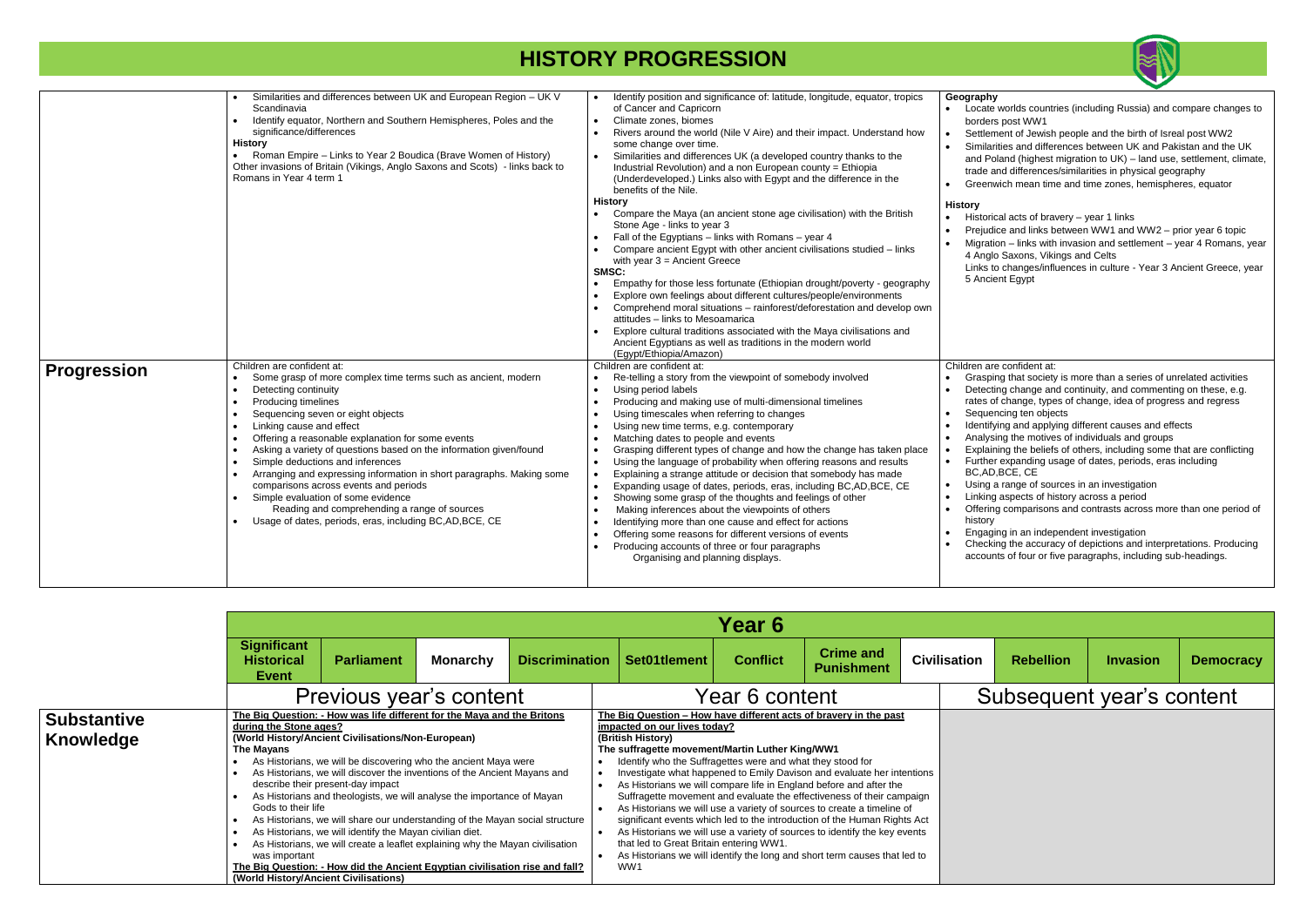|                                                        | <b>The Egyptians</b><br>As Historians we will begin to make links to the Big Question and discover<br>the beginning of the Ancient Egyptian civilisation using a timeline<br>As Historians we will explore why pyramids were built, how they were built<br>and how they were important within the civilisation<br>As Historians we will understand the mummification process through a<br>practical lesson.<br>As Historians we will explore hieroglyphics and understand how the Rosetta<br>stone helped modern society decipher them<br>As Historians we will explore the importance of the River Nile to the rise of<br>the Ancient Egyptians<br>As Theologists we will look at the religion the Ancient Egyptians followed<br>and the role it placed in their society<br>As Historians we will discover the rise of the New Kingdom<br>As Historians we will identify the relationships the Ancient Egyptians had<br>with other civilisations<br>As Historians we will discover the life of Cleopatra<br>$\bullet$<br>As Historians we will explore the conflict between Cleopatra and the<br>Romans.<br>As Historians we will understand that Ancient Egypt was invaded by other<br>nations and the reasons behind this<br>As Historians we will discover what made the Ancient Egyptian Civilisation<br>fall<br>As actors we will act out the key events in Ancient Egyptian life<br>The Big Question: - What did the Victorians ever do for us?<br>(British History)<br>The Victorians and the Industrial Revolution)<br>As Historians we will, identify when the Victorian era was and create a time<br>line of significant Victorian events<br>As Historians we will, describe what life was like in Britain before the<br>Victorian era<br>As Historians we will, explore what life was like for poor children during the<br>Victorian era<br>As Historians we will, identify who helped to improve the lives of poor<br>children during the Victorian era<br>As Historians we will, explain the Victorian education system and compare it<br>to modern day schooling<br>As Victorians we will, explain how Victorian children spent their leisure time<br>$\bullet$<br>As Historians we will, explain how and why Victorians enjoyed more leisure<br>activities<br>As Historians, we will recognise the factors leading to the industrial<br>$\bullet$<br>revolution<br>As Historians we will, identify key inventions of the industrial revolution<br>$\bullet$<br>As Historians we will, explain improvements in transport during the Victorian<br>era<br>As Historians we will, identify the reforms made during the Victorian era<br>$\bullet$<br>As Historians we will, consider what life would be like today without<br>Victorian inventions/influence | As Historians we will analyse a range of sources to discuss and debate<br>the impact and outcomes of WW1 on the soldiers<br>As Historians we will evaluate the consequences of WW1 on Europe -<br>$\bullet$<br>but particularly on Germany - and make links to the events that followed<br>(The Holocaust and WW2)<br>The Big Question: How did prejudice lead to the "Darkest period in<br>history" and could it ever happen again?<br>(World History)<br>The cause of the Holocaust<br>As Historians we will understand the how and why in the rise of Hitler<br>and the Nazis<br>As Historians we will evaluate the impacts of WW1 on Germany<br>$\bullet$<br>As Historians we will explore the Nuremberg Laws<br>As Historians we will sequence the events that led to the Holocaust<br>As Historians we will explore the changes of lives of German Jews<br>during WW2.<br>As Historians we will learn about the significant people who went<br>against the Nazi regime - Oskar Schindler, Irene Sendler<br>As Historians we will analyse the life of Anne Frank<br>As historians we will understand the role of the kindertransport<br>As Historians we will explore examples of prejudice that still occur now.<br>The Big Question: What are the reasons for migration to Britain<br>throughout history and how has it shaped the Britain of today?<br>(World history/Non-European)<br>Migration to Britain from the Romans to present day<br>As Historians we will explore examples that show how Britain has<br>always been a refuge for people escaping persecution, war and famine<br>As Historians we will explore a range of examples that show how Britain<br>has provided different opportunities for migrants which 'pulled' them to<br>move here.<br>As Historians we will analyse different reasons why England was<br>invaded before 1066.<br>As Historians we will understand how archaeology helps us to gain an<br>$\bullet$<br>insight into the past<br>As Historians we will investigate the diverse experiences of Africans<br>$\bullet$<br>living in England in Tudor times<br>As Historians we will explore the Huguenot and Palatine experience.<br>$\bullet$<br>As Historians we will analyse the experiences of the different<br>communities that lived in Brick Lane.<br>As Historians we will understand the diverse experiences of individuals<br>across many different historical periods<br>As Historians we will learn the impact of migration on food<br>As Historians we will understand the different migrants have influenced<br>British music<br>As Historians we will analyse the ways in which migrants have been<br>$\bullet$<br>portrayed in art<br>As Historians we will describe the impact of migration on the local<br>community<br>As Historians we will understand the role of individuals and events in<br>$\bullet$ |
|--------------------------------------------------------|--------------------------------------------------------------------------------------------------------------------------------------------------------------------------------------------------------------------------------------------------------------------------------------------------------------------------------------------------------------------------------------------------------------------------------------------------------------------------------------------------------------------------------------------------------------------------------------------------------------------------------------------------------------------------------------------------------------------------------------------------------------------------------------------------------------------------------------------------------------------------------------------------------------------------------------------------------------------------------------------------------------------------------------------------------------------------------------------------------------------------------------------------------------------------------------------------------------------------------------------------------------------------------------------------------------------------------------------------------------------------------------------------------------------------------------------------------------------------------------------------------------------------------------------------------------------------------------------------------------------------------------------------------------------------------------------------------------------------------------------------------------------------------------------------------------------------------------------------------------------------------------------------------------------------------------------------------------------------------------------------------------------------------------------------------------------------------------------------------------------------------------------------------------------------------------------------------------------------------------------------------------------------------------------------------------------------------------------------------------------------------------------------------------------------------------------------------------------------------------------------------------------------------------------------------------------------------------------------------------------------------------------------------------------------------------------------------------------------------------------------------------------------|---------------------------------------------------------------------------------------------------------------------------------------------------------------------------------------------------------------------------------------------------------------------------------------------------------------------------------------------------------------------------------------------------------------------------------------------------------------------------------------------------------------------------------------------------------------------------------------------------------------------------------------------------------------------------------------------------------------------------------------------------------------------------------------------------------------------------------------------------------------------------------------------------------------------------------------------------------------------------------------------------------------------------------------------------------------------------------------------------------------------------------------------------------------------------------------------------------------------------------------------------------------------------------------------------------------------------------------------------------------------------------------------------------------------------------------------------------------------------------------------------------------------------------------------------------------------------------------------------------------------------------------------------------------------------------------------------------------------------------------------------------------------------------------------------------------------------------------------------------------------------------------------------------------------------------------------------------------------------------------------------------------------------------------------------------------------------------------------------------------------------------------------------------------------------------------------------------------------------------------------------------------------------------------------------------------------------------------------------------------------------------------------------------------------------------------------------------------------------------------------------------------------------------------------------------------------------------------------------------------------------------------------------------------------------------------------------------------------------------------------------------------------------------------------------------------------------------------------------------------------------|
|                                                        |                                                                                                                                                                                                                                                                                                                                                                                                                                                                                                                                                                                                                                                                                                                                                                                                                                                                                                                                                                                                                                                                                                                                                                                                                                                                                                                                                                                                                                                                                                                                                                                                                                                                                                                                                                                                                                                                                                                                                                                                                                                                                                                                                                                                                                                                                                                                                                                                                                                                                                                                                                                                                                                                                                                                                                          | tackling racism and discrimination                                                                                                                                                                                                                                                                                                                                                                                                                                                                                                                                                                                                                                                                                                                                                                                                                                                                                                                                                                                                                                                                                                                                                                                                                                                                                                                                                                                                                                                                                                                                                                                                                                                                                                                                                                                                                                                                                                                                                                                                                                                                                                                                                                                                                                                                                                                                                                                                                                                                                                                                                                                                                                                                                                                                                                                                                                        |
| <b>Disciplinary</b><br>knowledge/Historical<br>enquiry | Children will:<br>Begin to identify primary and secondary sources<br>$\bullet$<br>Begin to question the reliability of sources<br>Use evidence to build up a picture of a past event<br>$\bullet$<br>Select relevant sections of information<br>$\bullet$<br>Use the library and internet for research with increasing co recognise when<br>they are using primary and secondary sources of information to investigate<br>the past;<br>use a wide range of different evidence to collect evidence about the past,<br>such as ceramics, pictures, documents, printed sources, posters, online<br>material, pictures, photographs, artefacts, historic statues, figures,<br>sculptures, historic sites;<br>select relevant sections of information to address historically valid questions<br>and construct detailed, informed responses;<br>investigate their own lines of enquiry by posing historically valid questions to<br>$\bullet$<br>answer in confidence                                                                                                                                                                                                                                                                                                                                                                                                                                                                                                                                                                                                                                                                                                                                                                                                                                                                                                                                                                                                                                                                                                                                                                                                                                                                                                                                                                                                                                                                                                                                                                                                                                                                                                                                                                                                         | Children will:<br>Recognise primary and secondary sources<br>Question the reliability of sources and why/how these can be<br>misinterpreted/biased<br>Use a range of sources to find out about an aspect of time past<br>Suggest omissions and the means of finding out<br>Bring knowledge gathered from several sources together in a fluent<br>account<br>recognise when they are using primary and secondary sources of<br>information to investigate the past;<br>use a wide range of different evidence to collect evidence about the<br>past, such as ceramics, pictures, documents, printed sources, posters,<br>online material, pictures, photographs, artefacts, historic statues,<br>figures, sculptures, historic sites;<br>select relevant sections of information to address historically valid<br>questions and construct detailed, informed responses;                                                                                                                                                                                                                                                                                                                                                                                                                                                                                                                                                                                                                                                                                                                                                                                                                                                                                                                                                                                                                                                                                                                                                                                                                                                                                                                                                                                                                                                                                                                                                                                                                                                                                                                                                                                                                                                                                                                                                                                                    |

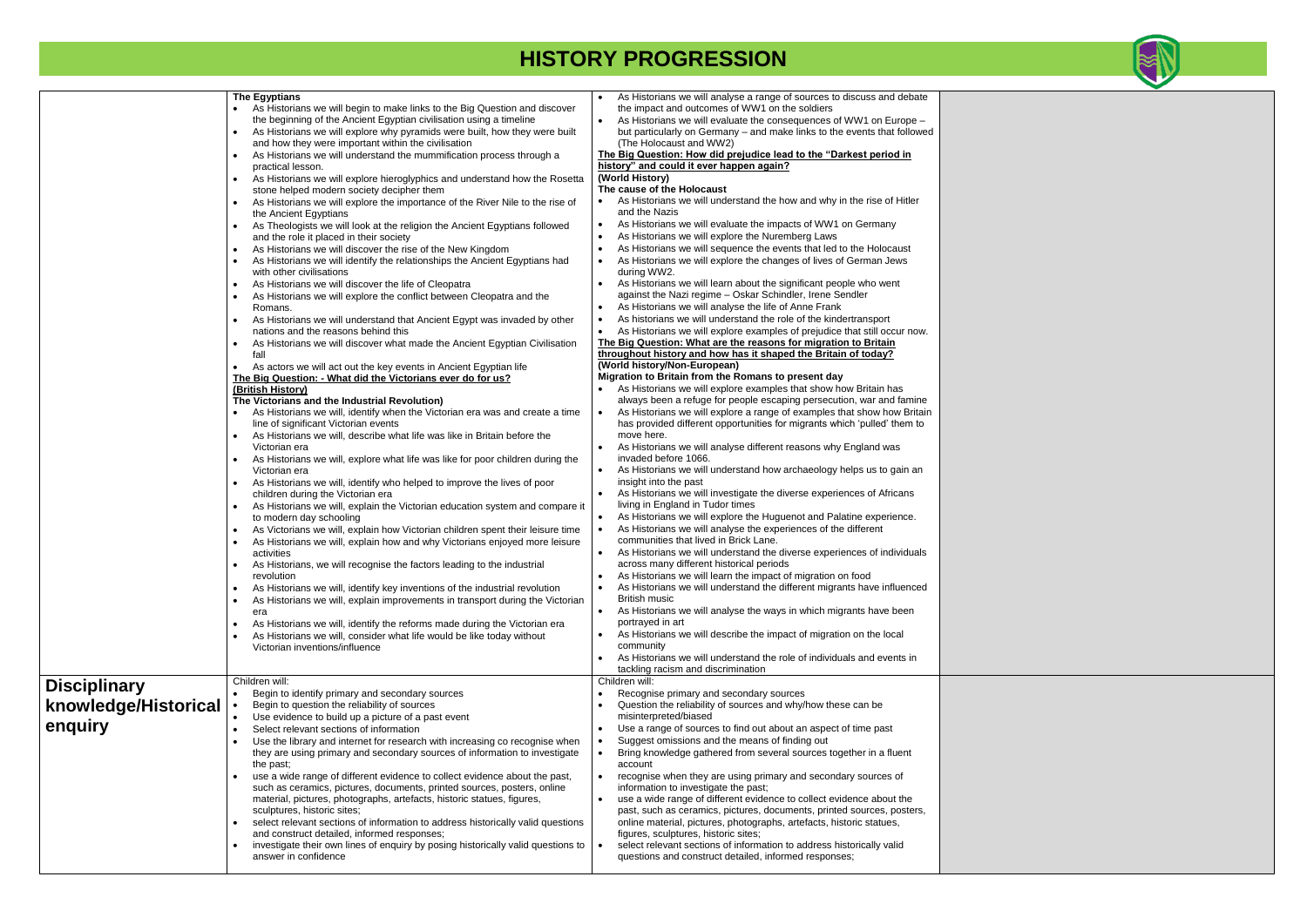|                                               |                                                                                                                                                                                                                                                                                                                                                                                                                                                                                                                                                                                                                                                                                                                                                                                                                                                                                                                                                                                                                                                                                                                                       | investigate their own lines of enquiry by posing historically valid<br>questions to answer.                                                                                                                                                                                                                                                                                                                                                                                                                                                                                                                                                                                                                                                                                                                                                                                                                                                                                                                                                                                                                                                                         |                                                                                                                                                                                                                                                                                |
|-----------------------------------------------|---------------------------------------------------------------------------------------------------------------------------------------------------------------------------------------------------------------------------------------------------------------------------------------------------------------------------------------------------------------------------------------------------------------------------------------------------------------------------------------------------------------------------------------------------------------------------------------------------------------------------------------------------------------------------------------------------------------------------------------------------------------------------------------------------------------------------------------------------------------------------------------------------------------------------------------------------------------------------------------------------------------------------------------------------------------------------------------------------------------------------------------|---------------------------------------------------------------------------------------------------------------------------------------------------------------------------------------------------------------------------------------------------------------------------------------------------------------------------------------------------------------------------------------------------------------------------------------------------------------------------------------------------------------------------------------------------------------------------------------------------------------------------------------------------------------------------------------------------------------------------------------------------------------------------------------------------------------------------------------------------------------------------------------------------------------------------------------------------------------------------------------------------------------------------------------------------------------------------------------------------------------------------------------------------------------------|--------------------------------------------------------------------------------------------------------------------------------------------------------------------------------------------------------------------------------------------------------------------------------|
| <b>Curriculum links and</b><br>prior learning | Art<br>Sculpture & Form - Canopic Jars<br>Painting and colour - Romero Britto (Brazilian graffiti artist V Banksy (British<br>street art)<br>Painting and $colour - L S Lowry = Industrial scenes$<br>Geography<br>Similarities and differences between UK and South American Country - UK<br>V Brazil = land use, climate, weather, food, economics<br>Identify position and significance of: latitude, longitude, equator, tropics of<br>Cancer and Capricorn<br>Climate zones, biomes<br>$\bullet$<br>Rivers around the world (Nile V Aire) and their impact. Understand how<br>some change over time.<br>Similarities and differences UK (a developed country thanks to the Industrial<br>Revolution) and a non European county = Ethiopia (Underdeveloped.) Links<br>also with Egypt and the difference in the benefits of the Nile.<br><b>History</b><br>Compare the Maya (an ancient stone age civilisation) with the British Stone<br>Age - links to year 3<br>Fall of the Egyptians - links with Romans - year 4<br>Compare ancient Egypt with other ancient civilisations studied - links<br>with year $3 =$ Ancient Greece | Art<br>Drawing, Line and Tone - Christopher Richard Wynne Nevinson = war<br>$\bullet$<br>art<br>Sculpture and Form - Kenneth Treister - "Hand Sculpture" = Symbolism<br>$\bullet$<br>Art Movement<br>Printing - Lucian Freud portraiture - Jewish refugee now known as one<br>of the most influential British Artists of the 20 <sup>th</sup> Century<br>Geography<br>Locate worlds countries (including Russia) and compare changes to<br>borders post WW1<br>Settlement of Jewish people and the birth of Isreal post WW2<br>Similarities and differences between UK and Pakistan and the UK and<br>Poland (highest migration to UK) - land use, settlement, climate, trade<br>and differences/similarities in physical geography<br>Greenwich mean time and time zones, hemispheres, equator<br>$\bullet$<br><b>History</b><br>Historical acts of bravery - year 1 links<br>Prejudice and links between WW1 and WW2 - prior year 6 topic<br>Migration - links with invasion and settlement - year 4 Romans, year 4<br>Anglo Saxons, Vikings and Celts<br>Links to changes/influences in culture - Year 3 Ancient Greece, year 5<br><b>Ancient Egypt</b><br>SMSC: |                                                                                                                                                                                                                                                                                |
|                                               |                                                                                                                                                                                                                                                                                                                                                                                                                                                                                                                                                                                                                                                                                                                                                                                                                                                                                                                                                                                                                                                                                                                                       | Empathy for those less fortunate<br>Understanding of different traditions/cultures<br>Appreciation of how UK has benefitted from migration<br>Understanding of different views<br>Importance of recognising and standing up to prejudice<br>Citizenship, where debates and discussion convey understanding of the<br>impact of people and places                                                                                                                                                                                                                                                                                                                                                                                                                                                                                                                                                                                                                                                                                                                                                                                                                    |                                                                                                                                                                                                                                                                                |
| <b>Progression</b>                            | Children are confident at:<br>Re-telling a story from the viewpoint of somebody involved<br>Using period labels<br>Producing and making use of multi-dimensional timelines<br>Using timescales when referring to changes<br>Using new time terms, e.g. contemporary<br>Matching dates to people and events<br>Grasping different types of change and how the change has taken place<br>Using the language of probability when offering reasons and results<br>$\bullet$<br>Explaining a strange attitude or decision that somebody has made<br>Expanding usage of dates, periods, eras, including BC, AD, BCE, CE<br>Showing some grasp of the thoughts and feelings of other<br>Making inferences about the viewpoints of others<br>Identifying more than one cause and effect for actions<br>Offering some reasons for different versions of events<br>Producing accounts of three or four paragraphs<br>Organising and planning displays.                                                                                                                                                                                          | Exploration of our own multi-cultural society<br>Children are confident at:<br>Grasping that society is more than a series of unrelated activities<br>Detecting change and continuity, and commenting on these, e.g. rates<br>of change, types of change, idea of progress and regress<br>Sequencing ten objects<br>Identifying and applying different causes and effects<br>Analysing the motives of individuals and groups<br>Explaining the beliefs of others, including some that are conflicting<br>Further expanding usage of dates, periods, eras including BC, AD, BCE,<br><b>CE</b><br>Using a range of sources in an investigation<br>Linking aspects of history across a period<br>Offering comparisons and contrasts across more than one period of<br>history<br>Engaging in an independent investigation<br>Checking the accuracy of depictions and interpretations. Producing<br>accounts of four or five paragraphs, including sub-headings.                                                                                                                                                                                                        | <b>KEY STAG</b><br>know a<br>$\bullet$<br>chrono<br>how p<br>influer<br>know<br>world:<br>dissol<br>societi<br>histori<br>'empir<br>unders<br>and co<br>them t<br>histori<br>includi<br>unders<br>is use<br>why co<br>constr<br>gain h<br>differe<br>region<br>econo<br>short- |



 $\overline{\text{SE 3:}}$ 

and understand the history of these islands as a coherent, ological narrative, from the earliest times to the present day: eople's lives have shaped this nation and how Britain has nced and been influenced by the wider world

and understand significant aspects of the history of the wider the nature of ancient civilisations; the expansion and ution of empires; characteristic features of past non-European ies; achievements and follies of mankind • gain and deploy a ically-grounded understanding of abstract terms such as e', 'civilisation', 'parliament' and 'peasantry'

stand historical concepts such as continuity and change, cause onsequence, similarity, difference and significance, and use to make connections, draw contrasts, analyse trends, frame ically-valid questions and create their own structured accounts, ing written narratives and analyses

stand the methods of historical enquiry, including how evidence d rigorously to make historical claims, and discern how and ontrasting arguments and interpretations of the past have been ucted<sup>-</sup>

istorical perspective by placing their growing knowledge into nt contexts: understanding the connections between local, al, national and international history; between cultural, mic, military, political, religious and social history; and between and long-term time-scales.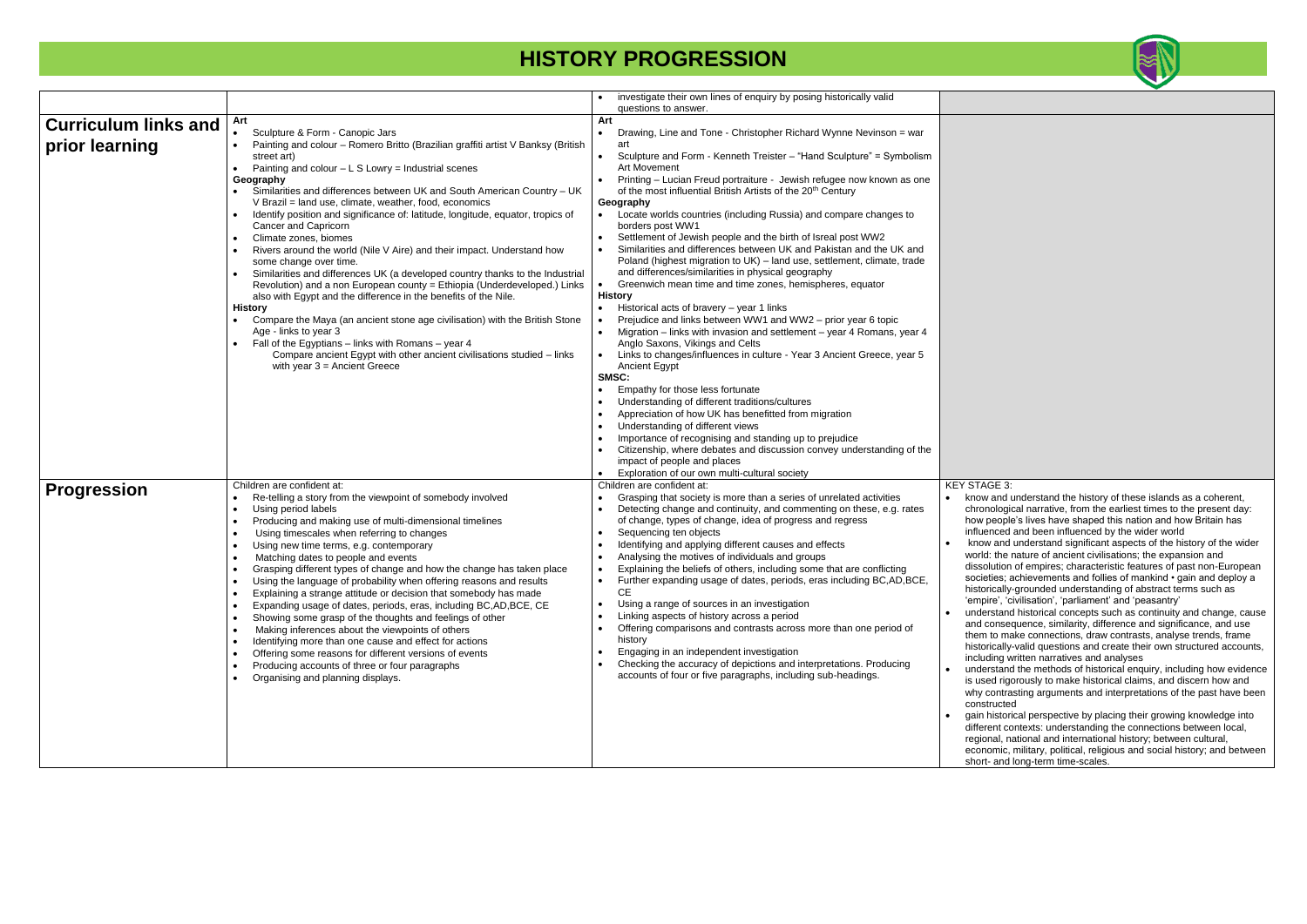|                                                |                                                                                                                                                                   | <b>History – Progression of Concepts</b>                                                                                                                                                                                                                                                                                                                  |                                                                                            |  |  |
|------------------------------------------------|-------------------------------------------------------------------------------------------------------------------------------------------------------------------|-----------------------------------------------------------------------------------------------------------------------------------------------------------------------------------------------------------------------------------------------------------------------------------------------------------------------------------------------------------|--------------------------------------------------------------------------------------------|--|--|
|                                                | At the end of EYFS AND KS1 pupils will know:                                                                                                                      | At the end of LKS2 pupils will know:                                                                                                                                                                                                                                                                                                                      |                                                                                            |  |  |
| <b>Significant Historical</b><br><b>Events</b> | Understand that a significant event is an important event in history                                                                                              | Understand that a significant event had an impact on that period of<br>$\bullet$<br>time                                                                                                                                                                                                                                                                  | Unders<br>can als                                                                          |  |  |
| <b>Parliament</b>                              | Understand that parliament is a group of people who make decision                                                                                                 | Understand that the decisions made by parliament did not always a<br>benefit all of society and weren't always fair<br>Understand that parliament is led by an elected government<br>Understand that British parliament is led by a government leader<br>known as a Prime Minister                                                                        | Unders<br>Unders<br>over tir<br><b>Unders</b><br>a demo                                    |  |  |
| <b>Monarchy</b>                                | Understand that the Monarchy is led by a King or Queen<br>Understand that the role of the Monarchy has changed over time                                          | Understand that the Monarchy is a form of government that is led by<br>a single person, known as a monarch, at its head.<br>Understand that Monarchs can have titles such as King, Queen,<br><b>Emperor or Empress</b><br>Understand that the term "Emperor" was a Monarch who ruled<br>numerous countries/nationalities                                  | Unders<br>Unders<br>from be<br>Unders                                                      |  |  |
| <b>Discrimination</b>                          | Understand that discrimination is to treat people who are different<br>unfairly                                                                                   | Understand that the treatment of different groups, on the grounds of<br>race, age, sex or disability is classed as discrimination<br>Understand that discrimination has changed over the course of<br>history and why<br>Understand that there are now laws against discrimination                                                                        | Unders<br>refusal<br>Unders<br>group 1<br>other g<br>Unders<br>discrim<br>charac           |  |  |
| <b>Settlement</b>                              | Understand that settlement is an action of people coming together<br>to live in a new area<br>Understand why/how settlement happened in our local area            | Understand that settlement often comes after invasion: new arrivals<br>$\bullet$<br>of the invasion or as a result of the movement of communities<br>following an invasion<br>Understand that settlement can also occur as result of industry                                                                                                             | Unders<br>Unders<br>change<br>Unders<br>impact                                             |  |  |
| <b>Conflict</b>                                | Understand that a conflict is a disagreement between two or more<br>$\bullet$<br>people<br>Understand that a conflict can be resolved through a resolution        | Understand that conflict is a struggle and a clash of interests,<br>opinion or principles<br>Understand that conflicts throughout history have had varying levels<br>of consequences<br>Understand that conflict still exist                                                                                                                              | Unders<br>resolve<br>Unders<br>society<br>standir<br>Unders<br>and be<br>Unders<br>society |  |  |
| <b>Crime and Punishment</b>                    | Understand that a crime is breaking the rules of society<br>Understand that actions have consequences                                                             | Understand that the rules of society are called "laws" and that these<br>are set out by the government<br>Understand that if laws are broken, punishments are decided by the<br>government in a court of law and that these proceedings have<br>changed over time<br>Understand that laws and levels of punishment have changed over<br>$\bullet$<br>time | Unders<br>been ir<br>Unders<br>to the o                                                    |  |  |
| <b>Civilisation</b>                            | Understand that civilisation is where large groups of people all live<br>and act in the same way                                                                  | Understand that civilization means the level of development at<br>$\bullet$<br>which people live together peacefully in communities.<br>Understand that civilisations are advanced in the way they live<br>Civilisation started with the development of cities                                                                                            | Unders<br>settled<br>states,                                                               |  |  |
| <b>Rebellion</b>                               | Understand that rebellion means to go against the rules                                                                                                           | Understand that rebellion is an act of resistance towards and<br>established government or leader                                                                                                                                                                                                                                                         | Unders<br>control<br>Unders<br>lives to                                                    |  |  |
| <b>Invasion</b>                                | Understand that invasion is to enter as an enemy by force                                                                                                         | Understand that invasion involves the taking over of a country and<br>enforcing new rules of law and changes to society and way of life<br>Understand how invasions of the past have often brought benefits<br>as well as devastation and how these are still present today                                                                               | Unders<br>to cond<br>Unders<br>betwee<br>Unders<br>Unders<br>world/s                       |  |  |
| <b>Democracy</b>                               | Understand that democracy means that everyone's thoughts and<br>feelings should be valued when making decisions<br>Understand that decision making should be fair | Understand that a democracy is where the people vote on the<br>decisions that are made, make new laws and change existing ones<br>Understand that people vote on changes themselves or elect<br>representatives to vote for them.<br>Understand that democracy is a form of government and that our<br>country is a democratic country                    | Unders<br>to mak<br>Unders<br>why ch<br>Unders<br>the imp                                  |  |  |



### At the end of UKS2 pupils will know: stand that significant events impacted society at the time but

so continue to have an impact on modern life

- stand that parliament has been/can be challenged stand how the decisions made by parliament have changed  $me$  to be fairer and more indiscriminate
- stand that our Prime Minister/Government is elected through ocratic voting process
- stand how the role of our Monarchy has changed over time stand that Monarchy throughout (ancient) history has changed eing a religious leader to a head of state. stand the term "Empire"

stand that discrimination is prejudice against people and a I to give them their rights

- stand that discrimination involves restricting members of one from opportunities/privileges that are available to members of groups
- stand that in more modern times, more categories for  $n$ ination have been identified and protected (9 protected cteristics)
- stand that settlement can lead to conflict (Isreal)
- stand how settlement to the UK has benefitted in the es/development of our culture
- stand that settlement to the UK is still happening and the t of this on society today
- stand how conflicts of the past have occurred and been ed
- stand that different levels of conflicts can be found within a y and that causes can range from racial, personal, social ng, political and international
- <sub>stand</sub> that conflict can arise due to different cultural values aliefs
- stand the impact of past conflicts/resolutions on today's
- stand that laws have to be fair but that they haven't always in the past
- stand that laws and levels of punishment have changed due development of human rights acts etc

stand that ancient civilization refers specifically to the first and stable communities that became the basis for later nations, and empires.

- stand that rebellion is the process of resisting authority, I or convention
- stand how acts of rebellion in the past have impacted on our day
- stand that invasion involves the use of military force in order quer and rule by force
- stand the motives behind some invasions and the link en invasion and empires
- stand that invasion is an uprising of power
- stand how past invasions have had an impact on the society today
- stand that in a democracy the people should have the power te decisions.
- stand that our country has not always been democratic and anges were put in place to ensure that it is now
- stand that the opposite of a democracy is a dictatorship and pact that this form of leadership has had in the past/has today